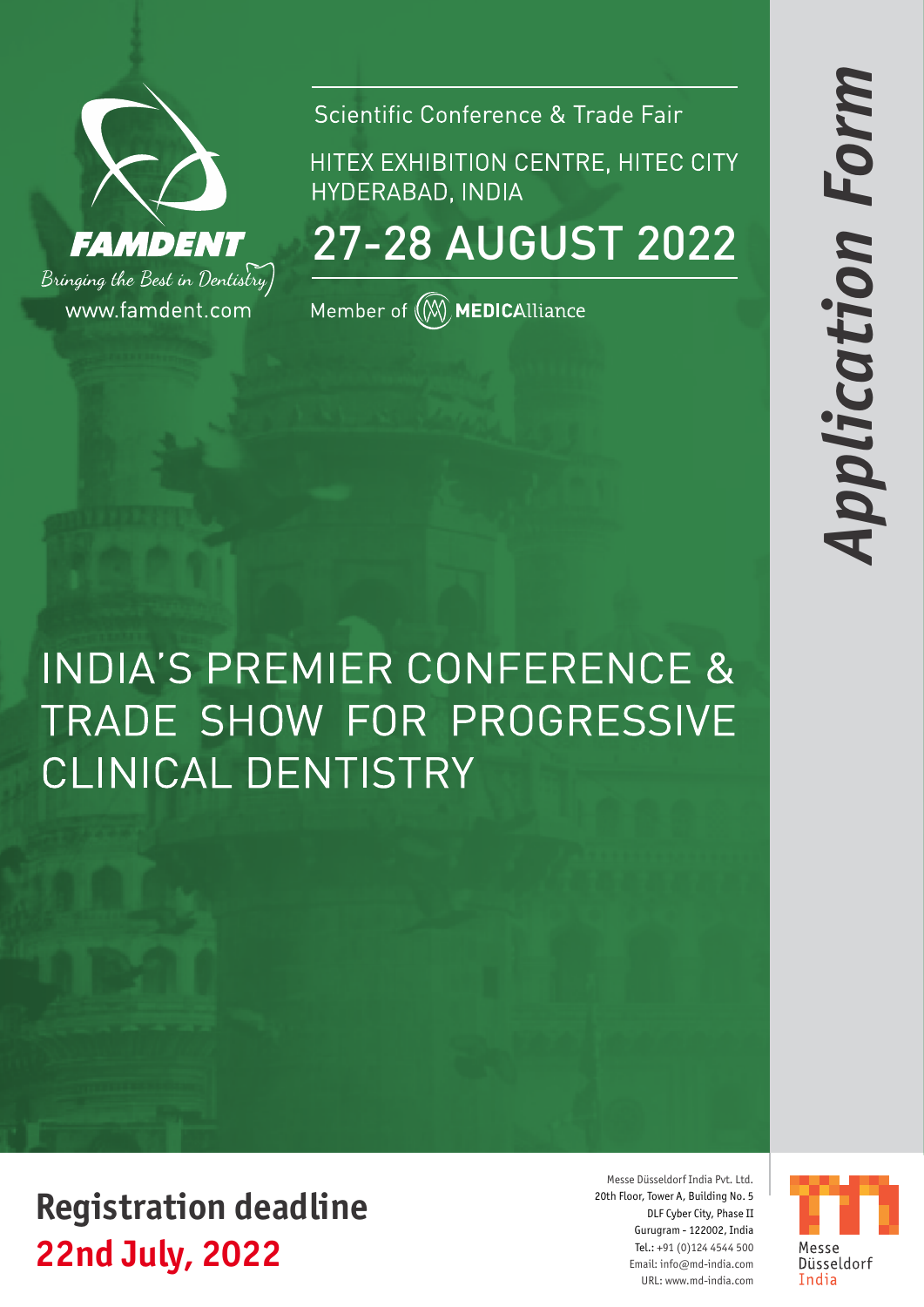### **Application as Main Exhibitor Page 1 of 2**

*Please complete the form in capital lettering*

| For use by Messe Düsseldorf India only: |  |  |  |
|-----------------------------------------|--|--|--|
| <b>Customer Code</b>                    |  |  |  |
| <b>Application registered</b>           |  |  |  |
| <b>Application approved</b>             |  |  |  |



**Please send the original to:**

### **Organiser**

### **Messe Düsseldorf India Pvt. Ltd.**

20th Floor, Tower A, Building No. 5 DLF Cyber City, Phase II Gurugram - 122002, India Tel.: +91 (0)124 4544 500 Email: info@md-india.com

| 1                | Legal name and address of the Main Exhibitor*<br>(contract partner/service recipient* of Messe Düsseldorf India Pvt. Ltd.) |  |  |
|------------------|----------------------------------------------------------------------------------------------------------------------------|--|--|
| I                | Messe Düsseldorf India will contact you regarding your catalogue/website<br>presentation in good time                      |  |  |
|                  |                                                                                                                            |  |  |
|                  | <b>Company Name</b>                                                                                                        |  |  |
| <b>Address</b>   |                                                                                                                            |  |  |
|                  |                                                                                                                            |  |  |
| <b>Post Code</b> | City<br>Country                                                                                                            |  |  |
| Phone            | Fax                                                                                                                        |  |  |
| E-Mail           |                                                                                                                            |  |  |
|                  | Internet/Website                                                                                                           |  |  |
|                  | Our parent company is located (country)                                                                                    |  |  |
| 1.1              | Company registration details*                                                                                              |  |  |
|                  | Yes<br>No                                                                                                                  |  |  |
|                  | <b>Registered Company</b>                                                                                                  |  |  |
|                  | <b>Registration No.</b><br>City                                                                                            |  |  |
| PAN No.          |                                                                                                                            |  |  |
| TAN No.          |                                                                                                                            |  |  |
| <b>GSTIN No.</b> |                                                                                                                            |  |  |
| <b>HSN Code</b>  |                                                                                                                            |  |  |
| <b>SAC Code</b>  |                                                                                                                            |  |  |
| 1.2              | Owner contact details*<br>M                                                                                                |  |  |
| Name             | 1F                                                                                                                         |  |  |
|                  | Designation (CMD / MD / Director / Partner / Proprietor)                                                                   |  |  |
|                  |                                                                                                                            |  |  |
| Mobile           |                                                                                                                            |  |  |

### **Registration deadline 22nd July, 2022**

#### **Rajeev Naresh**

Senior Project Manager Tel. +91 (0)124 4544 511 Email NareshR@md-india.com

| Name                                     |                               |                                                                                                                                                                                                                                                                                  |             |             |              | F               |
|------------------------------------------|-------------------------------|----------------------------------------------------------------------------------------------------------------------------------------------------------------------------------------------------------------------------------------------------------------------------------|-------------|-------------|--------------|-----------------|
|                                          |                               |                                                                                                                                                                                                                                                                                  |             |             |              |                 |
|                                          | Designation                   |                                                                                                                                                                                                                                                                                  |             |             |              |                 |
| <b>Mobile</b>                            |                               |                                                                                                                                                                                                                                                                                  |             |             |              |                 |
| E-Mail                                   |                               |                                                                                                                                                                                                                                                                                  |             |             |              |                 |
|                                          |                               |                                                                                                                                                                                                                                                                                  |             |             |              |                 |
| 2                                        |                               | <b>Application for stand space</b>                                                                                                                                                                                                                                               |             |             |              |                 |
|                                          |                               | The following details under 2.1, 2.2, 2.3 and 2.4 can only be taken into account where<br>feasible and cannot be regarded as a condition of participation.                                                                                                                       |             |             |              |                 |
|                                          | Area in m <sup>2</sup> approx | Width in metres                                                                                                                                                                                                                                                                  |             |             |              | Depth in metres |
|                                          |                               | min.                                                                                                                                                                                                                                                                             | max.        | min.        |              | max.            |
|                                          |                               |                                                                                                                                                                                                                                                                                  |             |             |              |                 |
|                                          |                               | Maximum height limit bare space 4 meter • No construction allowed in shell scheme                                                                                                                                                                                                |             |             |              |                 |
|                                          |                               |                                                                                                                                                                                                                                                                                  |             |             |              |                 |
| 2.1                                      |                               | Stand space inside exhibition hall (booth no.)                                                                                                                                                                                                                                   |             |             |              |                 |
|                                          | 2.1.1 Shell scheme            |                                                                                                                                                                                                                                                                                  |             |             |              |                 |
|                                          | Stand - min 9 sqm             |                                                                                                                                                                                                                                                                                  |             |             | ₹ 5,040-/sqm |                 |
|                                          |                               | Corner stand - 2 sides open - min 9 sqm                                                                                                                                                                                                                                          |             |             | ₹ 5,544-/sqm |                 |
|                                          |                               | End of block - 3 sides open - min 18 sqm                                                                                                                                                                                                                                         |             |             |              | ₹ 5,796-/sqm    |
|                                          | 2.1.2 Bare scheme             |                                                                                                                                                                                                                                                                                  |             |             |              |                 |
| Bare space - min 18 sqm                  |                               |                                                                                                                                                                                                                                                                                  |             | ₹4,536-/sqm |              |                 |
| Corner stand - 2 sides open - min 18 sqm |                               |                                                                                                                                                                                                                                                                                  | ₹4,990-/sqm |             |              |                 |
| End of block - 3 sides open - min 18 sqm |                               |                                                                                                                                                                                                                                                                                  |             |             | ₹ 5,216-/sqm |                 |
|                                          |                               | We request customized stand construction proposal instead of standard construction                                                                                                                                                                                               |             |             |              |                 |
| 2.2                                      | <b>Registration fee</b>       |                                                                                                                                                                                                                                                                                  |             |             | ₹4,500/-     |                 |
| Co-exhibitor fee<br>2.3                  |                               |                                                                                                                                                                                                                                                                                  | ₹ 30,000/-  |             |              |                 |
|                                          |                               | Terms of payment: • 100% before 22nd July, 2022<br>• Additional taxes as applicable (Currently 18% GST is applicable)                                                                                                                                                            |             |             |              |                 |
|                                          |                               |                                                                                                                                                                                                                                                                                  |             |             |              |                 |
|                                          | 2.4 Management fees           |                                                                                                                                                                                                                                                                                  |             |             |              |                 |
|                                          |                               | All contractors other than the official contractors will be required to pay a management fee of $\bar{\tau}$ 330/-<br>per sqm + taxes for on-site co-ordination, design approval and construction debris disposal (further<br>details to be obtained from the Technical Manual). |             |             |              |                 |

**E-Mail**

**Please turn over**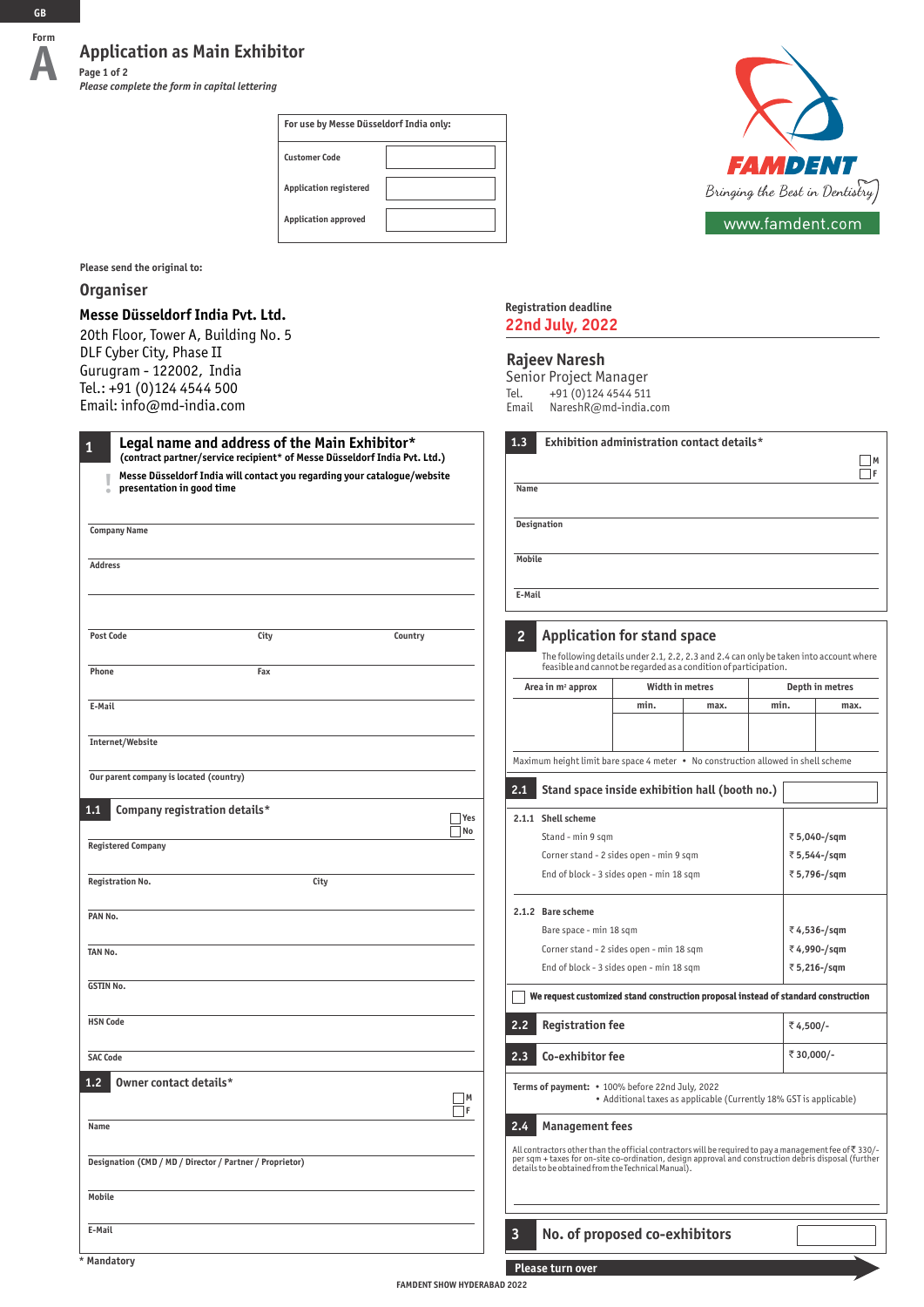### **Application as Main Exhibitor Page 2 of 2**

*Please complete the form in capital lettering*

**Please re-enter details**

| Company         |  |  |
|-----------------|--|--|
|                 |  |  |
|                 |  |  |
|                 |  |  |
| Post Code, City |  |  |



| ,,,,,,,,,,,,,,,,,,,,,, |  |  |
|------------------------|--|--|
|                        |  |  |
|                        |  |  |
|                        |  |  |

| Third party authorized signatory for all legally binding                                                                                                                                        | 6<br>Code nos. of products to be exhibited according to the List of Exhibits                                                                                                                                      |
|-------------------------------------------------------------------------------------------------------------------------------------------------------------------------------------------------|-------------------------------------------------------------------------------------------------------------------------------------------------------------------------------------------------------------------|
| actions for the exhibitor                                                                                                                                                                       | (Form D) $*$                                                                                                                                                                                                      |
| Third party authorized signatory cannot however be considered as the exhibitor.                                                                                                                 | Please note that product codes are not automatically listed in the catalogue                                                                                                                                      |
| To be completed only if different from company address above.                                                                                                                                   | please note that only one main area of presentation will be listed in the cataloque free<br>of charge!                                                                                                            |
|                                                                                                                                                                                                 | • Main area of presentation (list one only)                                                                                                                                                                       |
| <b>Company Name</b><br>$\Box$ M                                                                                                                                                                 | Other areas of presentation                                                                                                                                                                                       |
| $\Box$ f<br><b>Contact Person</b>                                                                                                                                                               |                                                                                                                                                                                                                   |
|                                                                                                                                                                                                 | Details of main exhibit:                                                                                                                                                                                          |
| <b>Address</b>                                                                                                                                                                                  | Width<br>Height<br>Length<br>Weight                                                                                                                                                                               |
|                                                                                                                                                                                                 | Max. concentrated load in kg/m2 (max. 1.2 t)<br>machines in operation (yes/no)                                                                                                                                    |
| City<br>Country<br><b>Post Code</b>                                                                                                                                                             | • We exhibited at the last show<br>Stand No.                                                                                                                                                                      |
|                                                                                                                                                                                                 | <b>International target markets</b><br>6,1                                                                                                                                                                        |
| Phone<br>Fax                                                                                                                                                                                    |                                                                                                                                                                                                                   |
| E-Mail                                                                                                                                                                                          | Germany<br><b>Brazil</b><br>China<br>Colombia<br>India<br><b>Russia</b><br>Thailand<br><b>Singapore</b>                                                                                                           |
|                                                                                                                                                                                                 | <b>Others</b>                                                                                                                                                                                                     |
| Internet / Website                                                                                                                                                                              | 6.2<br>Target audience:                                                                                                                                                                                           |
|                                                                                                                                                                                                 | Please specify your main target group (group number)                                                                                                                                                              |
| <b>Invoicing</b> (choose only one)                                                                                                                                                              | Dentists and Dental Professionals (1)<br>Dental Hygienists (2)                                                                                                                                                    |
| <b>Electronic invoicing:</b>                                                                                                                                                                    | <b>Dental Traders and Distributors (4)</b><br>Pharmacists (3)                                                                                                                                                     |
| (pursuant to clause 11 of the General Terms of Participation)                                                                                                                                   | Dental Technicians (6)<br>Academics (5)                                                                                                                                                                           |
| We would like to receive Messe Düsseldorf India Pvt. Ltd. invoices<br>electronically via e-mail as PDF attachments. For GST regulatory reasons                                                  | Others_<br>Associations (7)                                                                                                                                                                                       |
| invoices will always be issued to the exhibitor listed under item 1.                                                                                                                            |                                                                                                                                                                                                                   |
| The exhibitor guarantees proper invoice processing by the recipient.<br>Please send the electronic invoice to us at the following e-mail address:                                               | 6.3<br>We are a /an                                                                                                                                                                                               |
|                                                                                                                                                                                                 | Importer<br><b>Exporter</b><br>Manufacturer<br>Wholesaler                                                                                                                                                         |
| via e-mail to __                                                                                                                                                                                | Sales organisation<br>Institution<br>Association<br>Trader                                                                                                                                                        |
| or                                                                                                                                                                                              | Service provider<br><b>Commercial representative</b><br><b>Trade Media</b>                                                                                                                                        |
| Invoicing by mail:<br>We prefer receiving the invoice by mail. For GST regulatory reasons                                                                                                       | • Member of the following trade associations:                                                                                                                                                                     |
| invoices will always be issued to the exhibitor listed under item 1.                                                                                                                            |                                                                                                                                                                                                                   |
| to the address of the exhibitor listed under item 1                                                                                                                                             |                                                                                                                                                                                                                   |
| to the following billing address                                                                                                                                                                | <b>Comments</b>                                                                                                                                                                                                   |
|                                                                                                                                                                                                 |                                                                                                                                                                                                                   |
|                                                                                                                                                                                                 |                                                                                                                                                                                                                   |
| Company                                                                                                                                                                                         |                                                                                                                                                                                                                   |
|                                                                                                                                                                                                 |                                                                                                                                                                                                                   |
|                                                                                                                                                                                                 |                                                                                                                                                                                                                   |
| <b>Street</b>                                                                                                                                                                                   | ** The basic entry in the catalogue and on the Internet includes company name, address, and contact<br>information, as well as the main area of presentation mentioned. You will receive additional cataloque and |
|                                                                                                                                                                                                 | portal entry options from Messe Düsseldorf India Pvt. Ltd. after notification of admission.<br>*** after notification of admission by Messe Düsseldorf GmbH / Messe Düsseldorf India Pvt. Ltd.                    |
| City<br><b>Post Code</b>                                                                                                                                                                        | Data protection regulations see refer conditions of participation-point no.10                                                                                                                                     |
| Country                                                                                                                                                                                         |                                                                                                                                                                                                                   |
|                                                                                                                                                                                                 |                                                                                                                                                                                                                   |
| By signing this application we accept as binding the Conditions of Participation and the Terms of Business as issued by Messe Düsseldorf India Pvt. Ltd., New Delhi.                            |                                                                                                                                                                                                                   |
| The place of performance and jurisdiction for all mutual obligations is New Delhior, at the request of Messe Düsseldorf India Pvt. Ltd., the jurisdiction of the exhibitor's place of business. | M                                                                                                                                                                                                                 |
| -lF                                                                                                                                                                                             |                                                                                                                                                                                                                   |
| Name of the signatory                                                                                                                                                                           |                                                                                                                                                                                                                   |
| Designation                                                                                                                                                                                     |                                                                                                                                                                                                                   |
|                                                                                                                                                                                                 |                                                                                                                                                                                                                   |
| Place<br>Date                                                                                                                                                                                   | Company stamp and legally binding signaure                                                                                                                                                                        |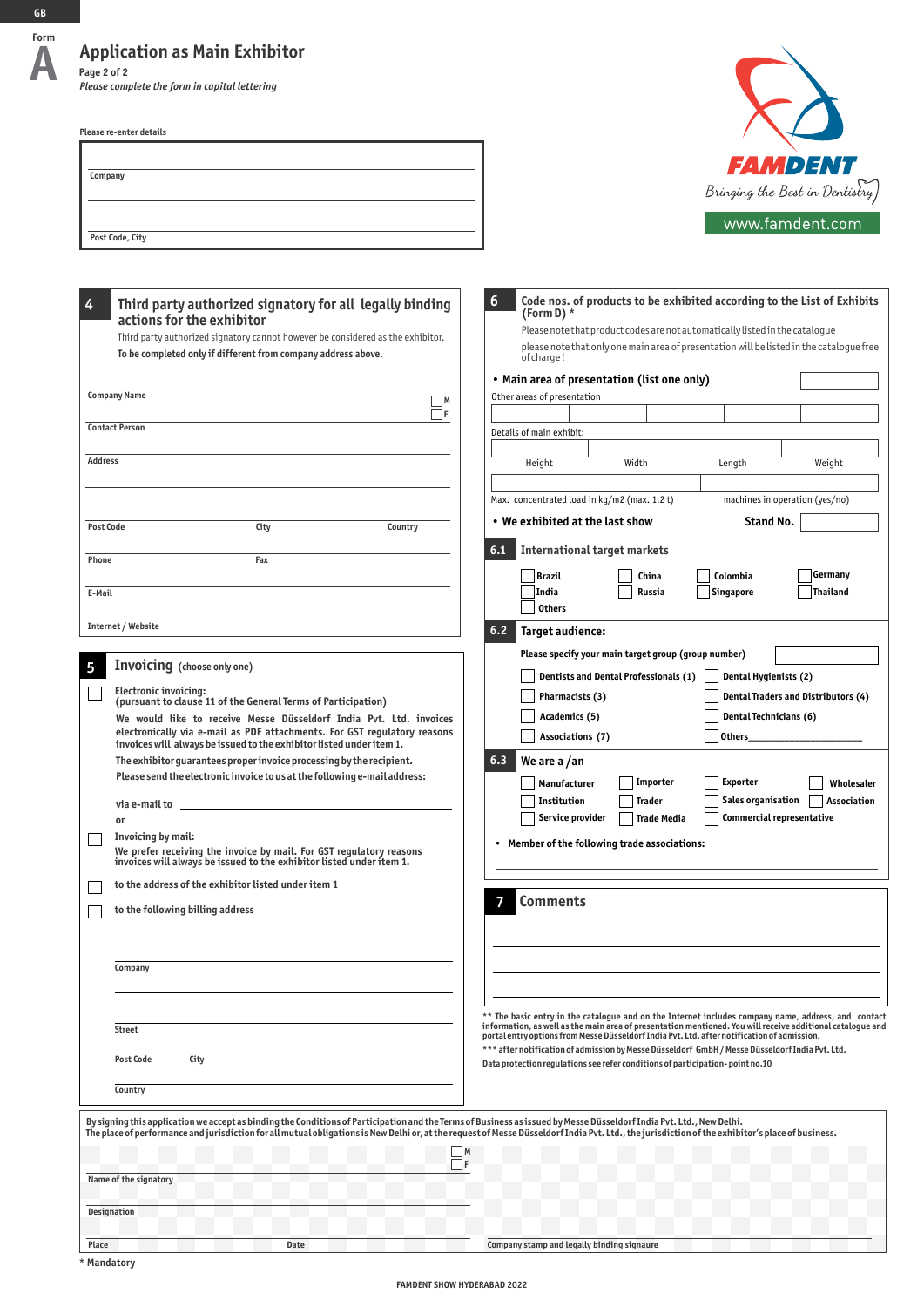**Application as Co- Exhibitor**<br>**B Page 1 of 2 Page 1 of 2**

*Please complete the form in capital lettering*

| For use by Messe Düsseldorf India only: |  |  |  |  |
|-----------------------------------------|--|--|--|--|
| <b>Customer Code</b>                    |  |  |  |  |
| <b>Application registered</b>           |  |  |  |  |
| <b>Application approved</b>             |  |  |  |  |



**Please send the original to:**

### **Organiser**

### **Messe Düsseldorf India Pvt. Ltd.**

20th Floor, Tower A, Building No. 5 DLF Cyber City, Phase II Gurugram - 122002, India Tel.: +91 (0)124 4544 500 Email: info@md-india.com

### **Registration deadline 22nd July, 2022**

### **Rajeev Naresh**

Senior Project Manager Tel. +91 (0)124 4544 511 Email NareshR@md-india.com

| $\mathbf{1}$<br>Legal name and address of the Co-Exhibitor*<br>(contract partner/service recipient* of Messe Düsseldorf India Pvt. Ltd.) | 1.3                                                                                                        | Exhibition administration contact details of the co-exhibitor*     | $\Box$ M                     |
|------------------------------------------------------------------------------------------------------------------------------------------|------------------------------------------------------------------------------------------------------------|--------------------------------------------------------------------|------------------------------|
| Messe Düsseldorf India will contact you regarding your catalogue/website<br>presentation in good time<br>$\bullet$                       | Name                                                                                                       |                                                                    | ΠF                           |
| <b>Company Name</b>                                                                                                                      | Designation                                                                                                |                                                                    |                              |
|                                                                                                                                          | Mobile                                                                                                     |                                                                    |                              |
| <b>Address</b>                                                                                                                           |                                                                                                            |                                                                    |                              |
|                                                                                                                                          | E-Mail                                                                                                     |                                                                    |                              |
| <b>Post Code</b><br>City<br>Country                                                                                                      | $\overline{2}$<br>Company and address of the main exhibitor                                                | The main exhibitor takes care of passing on this registration      |                              |
| Phone<br>Fax                                                                                                                             | to Messe Düsseldorf India Pvt. Ltd.                                                                        |                                                                    |                              |
| E-Mail                                                                                                                                   | Company Name*                                                                                              |                                                                    |                              |
| Internet / Website                                                                                                                       |                                                                                                            |                                                                    |                              |
| Our parent company is located (country)                                                                                                  | <b>Address</b>                                                                                             |                                                                    |                              |
| Company registration details of the co-exhibitor*<br>1,1                                                                                 |                                                                                                            |                                                                    |                              |
| Yes<br>$\Box$ No                                                                                                                         | <b>Post Code</b>                                                                                           | City                                                               | Country                      |
| <b>Registered Company</b>                                                                                                                |                                                                                                            |                                                                    |                              |
| <b>Registration No.</b><br>City                                                                                                          | Phone*                                                                                                     | Fax*                                                               |                              |
|                                                                                                                                          | E-Mail*                                                                                                    |                                                                    |                              |
| PAN No.                                                                                                                                  |                                                                                                            |                                                                    |                              |
|                                                                                                                                          | Internet/Website                                                                                           |                                                                    |                              |
| TAN No.                                                                                                                                  |                                                                                                            |                                                                    |                              |
| <b>GSTIN No.</b>                                                                                                                         | <b>Booth details:</b>                                                                                      | Hall no.                                                           | Stand no.<br>M  <br>ΙF       |
|                                                                                                                                          | Name of the signatory                                                                                      |                                                                    |                              |
| <b>HSN Code</b>                                                                                                                          |                                                                                                            |                                                                    |                              |
| <b>SAC Code</b>                                                                                                                          | <b>Designation</b>                                                                                         |                                                                    |                              |
| Owner contact details of the co-exhibitor*<br>1,2                                                                                        | Place*                                                                                                     | Date*                                                              |                              |
| Name                                                                                                                                     |                                                                                                            |                                                                    |                              |
| Designation (CMD / MD / Director / Partner / Proprietor)                                                                                 | Legally binding signature and company stamp of the main exhibitor*                                         |                                                                    |                              |
| Mobile                                                                                                                                   | $\overline{\mathbf{3}}$<br>We are aware that as co-exhibitor we are required to<br>pay the following fees: |                                                                    |                              |
|                                                                                                                                          | Registration fees ₹4,500/-                                                                                 |                                                                    | Co-exhibitor fees ₹ 30,000/- |
| E-Mail                                                                                                                                   | Terms of payment: • 100% before 22nd July, 2022                                                            | • Additional taxes as applicable (Currently 18% GST is applicable) |                              |
| <b>Mandatory</b>                                                                                                                         | Please turn over                                                                                           |                                                                    |                              |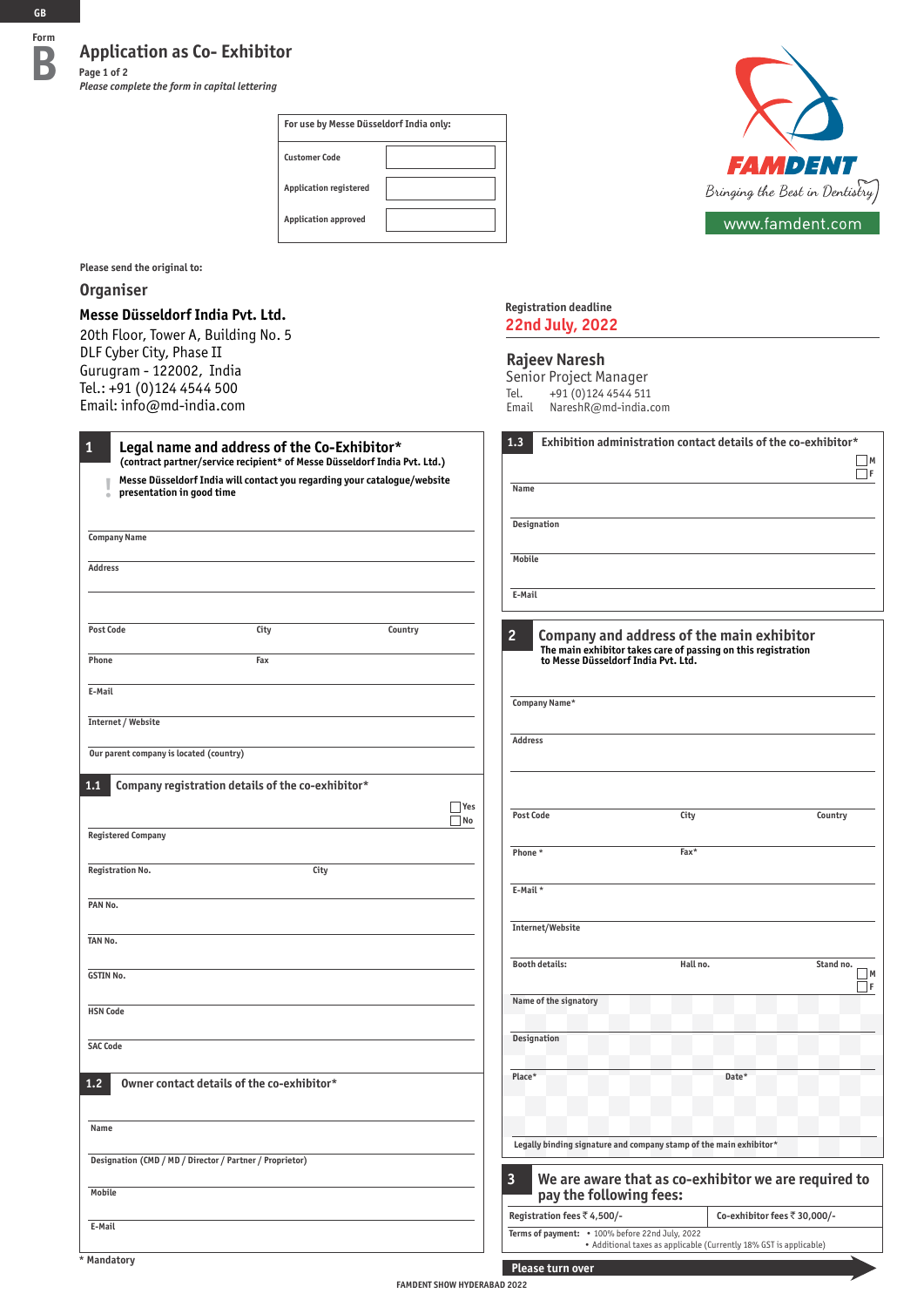# **Application as Co- Exhibitor**<br> **B Page 2 of 2**

*Please complete the form in capital lettering*

**Please re-enter details**

| Company         |  |  |
|-----------------|--|--|
|                 |  |  |
|                 |  |  |
|                 |  |  |
| Post Code, City |  |  |



| Please note that product codes are not automatically listed in the catalogue<br>Third party authorized signatory cannot however be considered as the exhibitor.<br>please note that only one main area of presentation will be listed in the cataloque free<br>To be completed only if different from company address above.<br>of charge!<br>• Main area of presentation (list one only)<br><b>Company Name</b><br>Other areas of presentation<br> M<br>$\Box$ f<br><b>Contact Person</b><br>Details of main exhibit:<br><b>Address</b><br>Height<br>Width<br>Length<br>Max. concentrated load in kg/m2 (max. 1.2 t)<br>$\bullet\,$ We exhibited at the last show<br>City<br>Country<br><b>Post Code</b><br>6.1<br><b>International target markets</b><br>Phone<br>Fax<br><b>Brazil</b><br>China<br>Colombia<br>India<br>Russia<br><b>Singapore</b><br>E-Mail<br><b>Others</b><br>Internet / Website<br>6.2<br>Target audiance:<br>Please specify your main target group (group number)<br><b>Invoicing</b> (choose only one)<br>5<br>Dentists and Dental Professionals (1)<br>Electronic invoicing:<br>Pharmacists (3)<br>(pursuant to clause 11 of the General Terms of Participation)<br>We would like to receive Messe Düsseldorf India Pvt. Ltd. invoices<br>Academics (5)<br>electronically via e-mail as PDF attachments. For GST regulatory reasons<br>Associations (7)<br>invoices will always be issued to the exhibitor listed under item 1.<br>The exhibitor guarantees proper invoice processing by the recipient.<br>Please send the electronic invoice to us at the following e-mail address:<br>6.3<br>We are a /an<br>Importer<br>Manufacturer<br>via e-mail to ________________________<br>or<br>Institution<br><b>Trader</b><br>Invoicing by mail:<br>Service provider<br><b>Trade Media</b><br>We prefer receiving the invoice by mail. For GST regulatory reasons<br>invoices will always be issued to the exhibitor listed under item 1.<br>• Member of the following trade associations:<br>to the address of the exhibitor listed under item 2<br>to the following billing address<br><b>Comments</b> |                                     |
|--------------------------------------------------------------------------------------------------------------------------------------------------------------------------------------------------------------------------------------------------------------------------------------------------------------------------------------------------------------------------------------------------------------------------------------------------------------------------------------------------------------------------------------------------------------------------------------------------------------------------------------------------------------------------------------------------------------------------------------------------------------------------------------------------------------------------------------------------------------------------------------------------------------------------------------------------------------------------------------------------------------------------------------------------------------------------------------------------------------------------------------------------------------------------------------------------------------------------------------------------------------------------------------------------------------------------------------------------------------------------------------------------------------------------------------------------------------------------------------------------------------------------------------------------------------------------------------------------------------------------------------------------------------------------------------------------------------------------------------------------------------------------------------------------------------------------------------------------------------------------------------------------------------------------------------------------------------------------------------------------------------------------------------------------------------------------------------------------------------------------------|-------------------------------------|
|                                                                                                                                                                                                                                                                                                                                                                                                                                                                                                                                                                                                                                                                                                                                                                                                                                                                                                                                                                                                                                                                                                                                                                                                                                                                                                                                                                                                                                                                                                                                                                                                                                                                                                                                                                                                                                                                                                                                                                                                                                                                                                                                |                                     |
|                                                                                                                                                                                                                                                                                                                                                                                                                                                                                                                                                                                                                                                                                                                                                                                                                                                                                                                                                                                                                                                                                                                                                                                                                                                                                                                                                                                                                                                                                                                                                                                                                                                                                                                                                                                                                                                                                                                                                                                                                                                                                                                                |                                     |
|                                                                                                                                                                                                                                                                                                                                                                                                                                                                                                                                                                                                                                                                                                                                                                                                                                                                                                                                                                                                                                                                                                                                                                                                                                                                                                                                                                                                                                                                                                                                                                                                                                                                                                                                                                                                                                                                                                                                                                                                                                                                                                                                |                                     |
|                                                                                                                                                                                                                                                                                                                                                                                                                                                                                                                                                                                                                                                                                                                                                                                                                                                                                                                                                                                                                                                                                                                                                                                                                                                                                                                                                                                                                                                                                                                                                                                                                                                                                                                                                                                                                                                                                                                                                                                                                                                                                                                                |                                     |
|                                                                                                                                                                                                                                                                                                                                                                                                                                                                                                                                                                                                                                                                                                                                                                                                                                                                                                                                                                                                                                                                                                                                                                                                                                                                                                                                                                                                                                                                                                                                                                                                                                                                                                                                                                                                                                                                                                                                                                                                                                                                                                                                | Weight                              |
|                                                                                                                                                                                                                                                                                                                                                                                                                                                                                                                                                                                                                                                                                                                                                                                                                                                                                                                                                                                                                                                                                                                                                                                                                                                                                                                                                                                                                                                                                                                                                                                                                                                                                                                                                                                                                                                                                                                                                                                                                                                                                                                                | machines in operation (yes/no)      |
|                                                                                                                                                                                                                                                                                                                                                                                                                                                                                                                                                                                                                                                                                                                                                                                                                                                                                                                                                                                                                                                                                                                                                                                                                                                                                                                                                                                                                                                                                                                                                                                                                                                                                                                                                                                                                                                                                                                                                                                                                                                                                                                                | Stand No.                           |
|                                                                                                                                                                                                                                                                                                                                                                                                                                                                                                                                                                                                                                                                                                                                                                                                                                                                                                                                                                                                                                                                                                                                                                                                                                                                                                                                                                                                                                                                                                                                                                                                                                                                                                                                                                                                                                                                                                                                                                                                                                                                                                                                |                                     |
|                                                                                                                                                                                                                                                                                                                                                                                                                                                                                                                                                                                                                                                                                                                                                                                                                                                                                                                                                                                                                                                                                                                                                                                                                                                                                                                                                                                                                                                                                                                                                                                                                                                                                                                                                                                                                                                                                                                                                                                                                                                                                                                                | Germany<br>Thailand                 |
|                                                                                                                                                                                                                                                                                                                                                                                                                                                                                                                                                                                                                                                                                                                                                                                                                                                                                                                                                                                                                                                                                                                                                                                                                                                                                                                                                                                                                                                                                                                                                                                                                                                                                                                                                                                                                                                                                                                                                                                                                                                                                                                                |                                     |
|                                                                                                                                                                                                                                                                                                                                                                                                                                                                                                                                                                                                                                                                                                                                                                                                                                                                                                                                                                                                                                                                                                                                                                                                                                                                                                                                                                                                                                                                                                                                                                                                                                                                                                                                                                                                                                                                                                                                                                                                                                                                                                                                | Dental Hygienists (2)               |
|                                                                                                                                                                                                                                                                                                                                                                                                                                                                                                                                                                                                                                                                                                                                                                                                                                                                                                                                                                                                                                                                                                                                                                                                                                                                                                                                                                                                                                                                                                                                                                                                                                                                                                                                                                                                                                                                                                                                                                                                                                                                                                                                | Dental Traders and Distributors (4) |
|                                                                                                                                                                                                                                                                                                                                                                                                                                                                                                                                                                                                                                                                                                                                                                                                                                                                                                                                                                                                                                                                                                                                                                                                                                                                                                                                                                                                                                                                                                                                                                                                                                                                                                                                                                                                                                                                                                                                                                                                                                                                                                                                | Dental Technicians (6)<br>Others    |
|                                                                                                                                                                                                                                                                                                                                                                                                                                                                                                                                                                                                                                                                                                                                                                                                                                                                                                                                                                                                                                                                                                                                                                                                                                                                                                                                                                                                                                                                                                                                                                                                                                                                                                                                                                                                                                                                                                                                                                                                                                                                                                                                |                                     |
|                                                                                                                                                                                                                                                                                                                                                                                                                                                                                                                                                                                                                                                                                                                                                                                                                                                                                                                                                                                                                                                                                                                                                                                                                                                                                                                                                                                                                                                                                                                                                                                                                                                                                                                                                                                                                                                                                                                                                                                                                                                                                                                                | <b>Exporter</b><br>Wholesaler       |
|                                                                                                                                                                                                                                                                                                                                                                                                                                                                                                                                                                                                                                                                                                                                                                                                                                                                                                                                                                                                                                                                                                                                                                                                                                                                                                                                                                                                                                                                                                                                                                                                                                                                                                                                                                                                                                                                                                                                                                                                                                                                                                                                | Sales organisation<br>Association   |
|                                                                                                                                                                                                                                                                                                                                                                                                                                                                                                                                                                                                                                                                                                                                                                                                                                                                                                                                                                                                                                                                                                                                                                                                                                                                                                                                                                                                                                                                                                                                                                                                                                                                                                                                                                                                                                                                                                                                                                                                                                                                                                                                | Commercial representative           |
|                                                                                                                                                                                                                                                                                                                                                                                                                                                                                                                                                                                                                                                                                                                                                                                                                                                                                                                                                                                                                                                                                                                                                                                                                                                                                                                                                                                                                                                                                                                                                                                                                                                                                                                                                                                                                                                                                                                                                                                                                                                                                                                                |                                     |
|                                                                                                                                                                                                                                                                                                                                                                                                                                                                                                                                                                                                                                                                                                                                                                                                                                                                                                                                                                                                                                                                                                                                                                                                                                                                                                                                                                                                                                                                                                                                                                                                                                                                                                                                                                                                                                                                                                                                                                                                                                                                                                                                |                                     |
| Company                                                                                                                                                                                                                                                                                                                                                                                                                                                                                                                                                                                                                                                                                                                                                                                                                                                                                                                                                                                                                                                                                                                                                                                                                                                                                                                                                                                                                                                                                                                                                                                                                                                                                                                                                                                                                                                                                                                                                                                                                                                                                                                        |                                     |
| ** The basic entry in the catalogue and on the Internet includes company name, address, and contact<br>information, as well as the main area of presentation mentioned. You will receive additional catalogue and<br><b>Street</b><br>portal entry options from Messe Düsseldorf India Pvt. Ltd. after notification of admission.                                                                                                                                                                                                                                                                                                                                                                                                                                                                                                                                                                                                                                                                                                                                                                                                                                                                                                                                                                                                                                                                                                                                                                                                                                                                                                                                                                                                                                                                                                                                                                                                                                                                                                                                                                                              |                                     |
| *** after notification of admission by Messe Düsseldorf GmbH / Messe Düsseldorf India Pvt. Ltd.<br><b>Post Code</b><br>City<br>Data protection regulations see refer conditions of participation-point no.10                                                                                                                                                                                                                                                                                                                                                                                                                                                                                                                                                                                                                                                                                                                                                                                                                                                                                                                                                                                                                                                                                                                                                                                                                                                                                                                                                                                                                                                                                                                                                                                                                                                                                                                                                                                                                                                                                                                   |                                     |
| Country                                                                                                                                                                                                                                                                                                                                                                                                                                                                                                                                                                                                                                                                                                                                                                                                                                                                                                                                                                                                                                                                                                                                                                                                                                                                                                                                                                                                                                                                                                                                                                                                                                                                                                                                                                                                                                                                                                                                                                                                                                                                                                                        |                                     |

|                       |      | By signing this application we accept as binding the Conditions of Participation and the Terms of Business as issued by Messe Düsseldorf India Pvt. Ltd., New Delhi.<br>The place of performance and jurisdiction for all mutual obligations is New Delhi or, at the request of Messe Düsseldorf India Pvt. Ltd., the jurisdiction of the exhibitor's place of business. |
|-----------------------|------|--------------------------------------------------------------------------------------------------------------------------------------------------------------------------------------------------------------------------------------------------------------------------------------------------------------------------------------------------------------------------|
|                       |      |                                                                                                                                                                                                                                                                                                                                                                          |
| Name of the signatory |      |                                                                                                                                                                                                                                                                                                                                                                          |
| <b>Designation</b>    |      |                                                                                                                                                                                                                                                                                                                                                                          |
| Place                 | Date | Company stamp and legally binding signature                                                                                                                                                                                                                                                                                                                              |

#### **FAMDENT SHOW HYDERABAD 2022**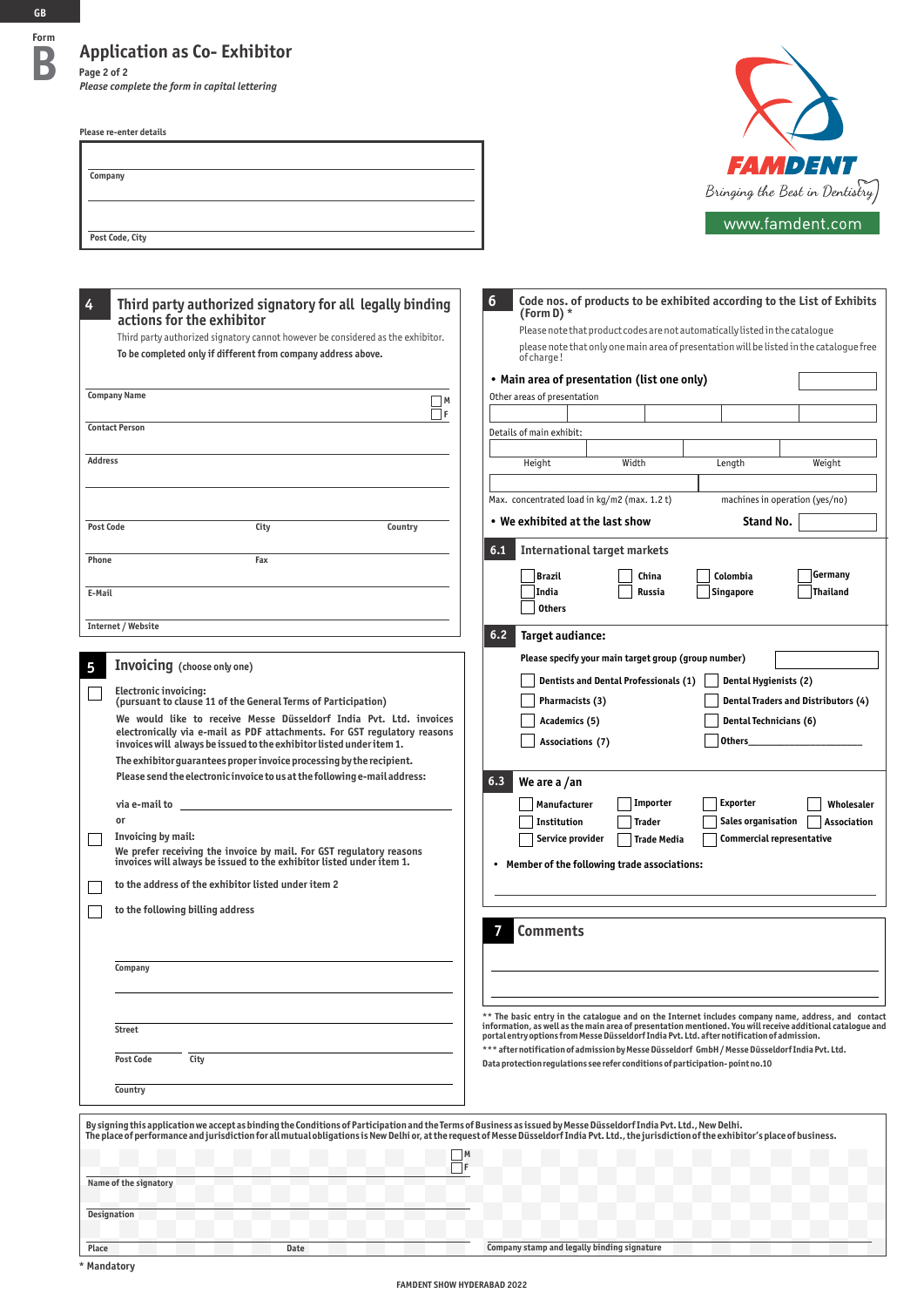## **Stand Building**

**Please re-enter details**

|                          | For use by Messe Düsseldorf India only |                                            |
|--------------------------|----------------------------------------|--------------------------------------------|
| Company                  | <b>Customer Code</b>                   | <b>FAMDENT</b>                             |
|                          | <b>Application registered</b>          | $^\dagger$ Bringing the Best in Dentistry) |
| <b>Post Code</b><br>City | <b>Application approved</b>            | www.famdent.com                            |

**Data protection regulations see www.famdent.com \* after notification of admission by Messe Düsseldorf India Pvt. Ltd.**

**Please send the original to:**

### **Organiser**

#### **Messe Düsseldorf India Pvt. Ltd.**

20th Floor, Tower A, Building No. 5 DLF Cyber City, Phase II Gurugram - 122002, India Tel.: +91 (0)124 4544 500 Email: info@md-india.com

| <b>Registration deadline</b> |  |
|------------------------------|--|
| <b>22nd July, 2022</b>       |  |

### **Rajeev Naresh**

Senior Project Manager<br>Tel. +91 (0)124 4544 511 +91 (0)124 4544 511 Email NareshR@md-india.com

# **Services included in the package price**

### **Stand assembly and dismantling including all ancillary expenses**

- Covering the entire floor area of the booth with carpet (grey)
- Stand partition walls to the neighbouring booths, 250 cm high, Octonorm system with Maxima front, white colour
- One fascia with lettering at the aisle, 33 cm high, white (without logo)

Any waiver of individual company - specific or general services shall constitute no claim to reduction of the participation fees



### **DETAILS OF STALL SHOWING SIZE & COMPLEMENTARIES**

| <b>Item</b><br>Area, sqm                                                                                                | 6 | g | $12 - 13.5$ | 15 | 18 |
|-------------------------------------------------------------------------------------------------------------------------|---|---|-------------|----|----|
| Stand partition walls, grey Carpet,<br>white laminated Fascia 330 mm high,<br>with Company name in the English language |   |   |             |    |    |
| Chairs                                                                                                                  |   |   |             | 4  |    |
| <b>Information Counter</b>                                                                                              |   |   |             |    |    |
| Spotlights, 1 spotlight / 3 sqm                                                                                         |   |   |             | 5  |    |
| Power point, 15A / 220v                                                                                                 |   |   |             |    |    |
| Waste basket                                                                                                            |   |   |             |    |    |

### **Text for fascia board**

|                                                                                                                                                                                                                                                                                                                                                                                                                              |  |  |  |  |  |  |  |  | 10 |  | 12<br> |  | 14 |  |  | 18 | 19 | 20 | - 21<br>. . | つつ<br>" | $\ddot{\phantom{0}}$ | 24 | $\sim$ |
|------------------------------------------------------------------------------------------------------------------------------------------------------------------------------------------------------------------------------------------------------------------------------------------------------------------------------------------------------------------------------------------------------------------------------|--|--|--|--|--|--|--|--|----|--|--------|--|----|--|--|----|----|----|-------------|---------|----------------------|----|--------|
| $\mathbf{A} + \mathbf{B} + \mathbf{C} + \mathbf{A} + \mathbf{A} + \mathbf{A} + \mathbf{A} + \mathbf{A} + \mathbf{A} + \mathbf{A} + \mathbf{A} + \mathbf{A} + \mathbf{A} + \mathbf{A} + \mathbf{A} + \mathbf{A} + \mathbf{A} + \mathbf{A} + \mathbf{A} + \mathbf{A} + \mathbf{A} + \mathbf{A} + \mathbf{A} + \mathbf{A} + \mathbf{A} + \mathbf{A} + \mathbf{A} + \mathbf{A} + \mathbf{A} + \mathbf{A} + \mathbf{A} + \mathbf$ |  |  |  |  |  |  |  |  |    |  |        |  |    |  |  |    |    |    |             |         |                      |    |        |

**Additional taxes as applicable (Currently 18% GST is applicable)**

**For additional lighting, outlets etc. it is necessary to order a separate electric main connection.**

**Any waiver of individual company-specific or general services shall constitute no claim to reduction of the participation fee.**

| By signing this application we accept as binding the Conditions of Participation and the Terms of Business as issued by Messe Düsseldorf India Pvt. Ltd., New Delhi.<br>The place of performance and jurisdiction for all mutual obligations is New Delhi or, at the request of Messe Düsseldorf India Pvt. Ltd., the jurisdiction of the exhibitor's place of business. |                                             |  |  |  |  |
|--------------------------------------------------------------------------------------------------------------------------------------------------------------------------------------------------------------------------------------------------------------------------------------------------------------------------------------------------------------------------|---------------------------------------------|--|--|--|--|
| 1M                                                                                                                                                                                                                                                                                                                                                                       |                                             |  |  |  |  |
| Name of the signatory                                                                                                                                                                                                                                                                                                                                                    |                                             |  |  |  |  |
| <b>Designation</b>                                                                                                                                                                                                                                                                                                                                                       |                                             |  |  |  |  |
| Place<br>Date                                                                                                                                                                                                                                                                                                                                                            | Company stamp and legally binding signature |  |  |  |  |

**C**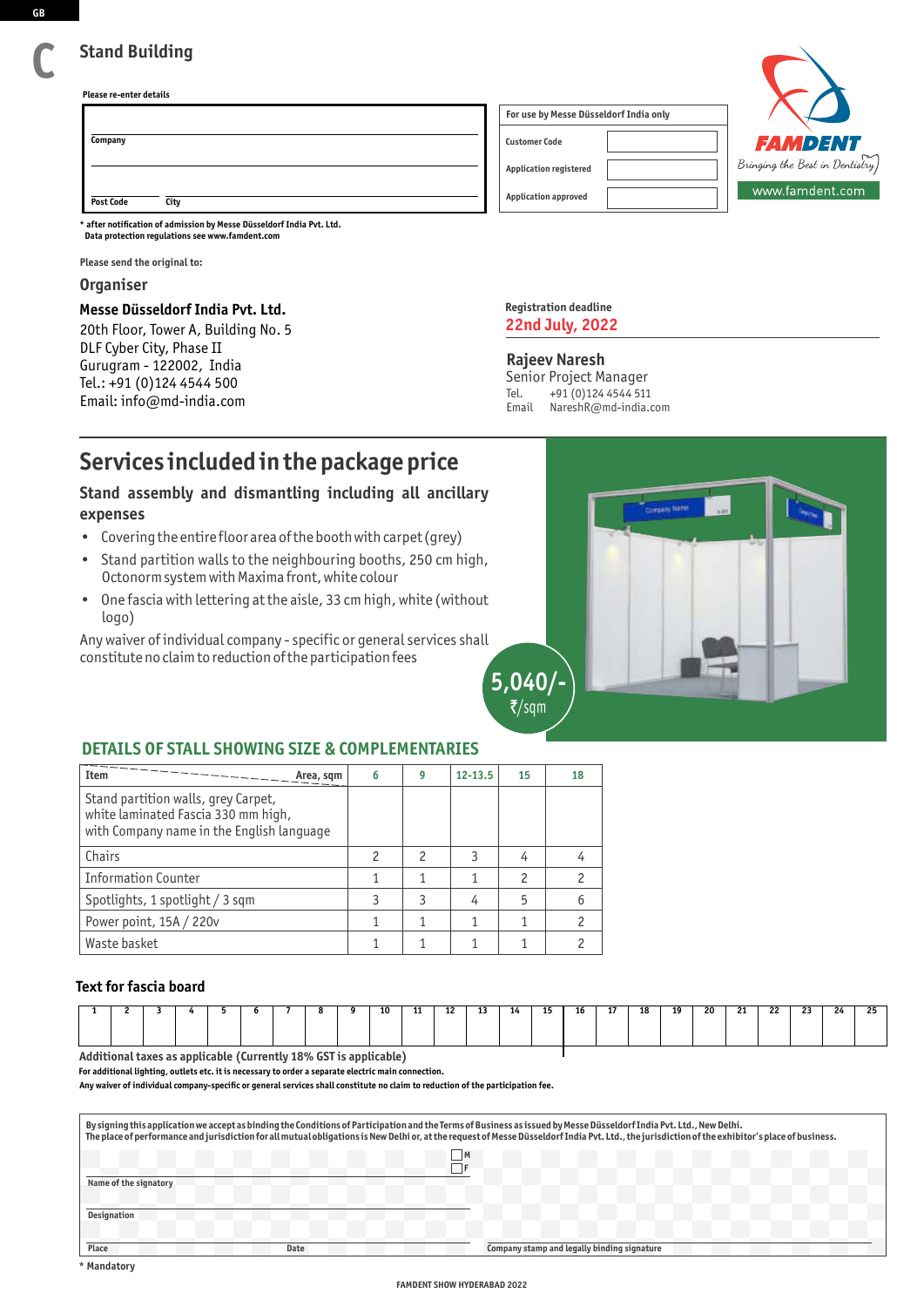## **Index of products / List of products / exhibits D Page 1 of 5**

*FAMDENT* Bringing the Best in Dentistry www.famdent.com

**Company**

**Main area of presentation (list one only)**

**Please note that only main area of presentation is automatically listed in the catalogue.**

### **Mandatory: Please select at least one product category!**

#### **1) Dental practice**

### **A) Dental units**

- i) Dental equipment systems
- ii) Other equipment elements
- iii) Dentist's and dental assistant's elements

#### **B) Lighting systems**

- i) Operating lights
- ii) Ambient lights
- iii) Accessories for lighting systems

### **C) Suction, separator and compressed air systems**

- i) Suction devices
- ii) Separating devices
- iii) Surgical suction devices
- iv) Compressors

### **D) Practice furniture**

- i) Cabinets for treatment area
- ii) Reception furniture
- iii) Furniture for waiting-rooms
- iv) Accessories for practice furniture

### **E) Visual systems**

- i) Photographic systems
- ii) Intraoral cameras
- iii) Radiographic image chemicals
- iv) Radiographic image viewers
- v) Radiographic films
- vi) Radiographic film development equipment
- vii) Image receptor holders (right-angle holders)
- viii) Radiographic devices
- ix) Digital image receiver
- x) DVT radiographic devices

#### **F) Special devices**

- i) Anaesthetising equipment
- ii) Bite registration devices / Functional analysis
- iii) Bleaching systems
- iv) CAD/CAM systems (D)
- v) Surgical motor systems
- vi) Diagnostic devices
- vii) Dosing and mixing devices
- viii) Electrosurgical devices
- ix) Endodontic measuring devices

#### **Registration deadline 22nd July, 2022**

### **Rajeev Naresh**

Senior Project Manager Tel. +91 (0)124 4544 511 Email NareshR@md-india.com

- x) Endodontic motor systems
- xi) Colour selection devices
- xii) Hydrocolloid conditioners
- xiii) Laser devices (D)
- xiv) Light polymerisation devices (D)
- xv) Implantation navigation devices
- xvi) Physiotherapy equipment
- xvii) Powder jet devices
- xviii) Snoring treatment equipment
- xix) Ultrasonic devices (D)
- xx) Vitality testing devices
- xxi) Ozone-therapy devices

#### **G) Chairs**

- i) Workplace seating
- ii) Patient chairs
- iii) X-ray chairs

#### **H) Dental materials**

- i) Impression materials
- ii) Etching agents and adhesives
- iii) Fastening materials
- iv) Bite registration materials
- v) Composites
- vi) Finished crowns
- vii) Temporary sealants
- viii) Cements
- ix) Temporary Crowns + Bridges Materials
- x) Amalgam alloys
- xi) Root filling materials

#### **I) Pharmaceuticals**

- i) General pharmaceuticals for dental treatment
- ii) Analgetics
- iii) Antibiotics
- iv) Antiseptiques / Oral disinfectants
- v) Desensitizers
- vi) Diagnostics
- vii) Endodontic preparations
- viii) Haemostatics
- ix) Bone-regeneration compounds
- x) Local anaesthetics
- xi) Periodontal remedies
- xii) Pulp protecting agents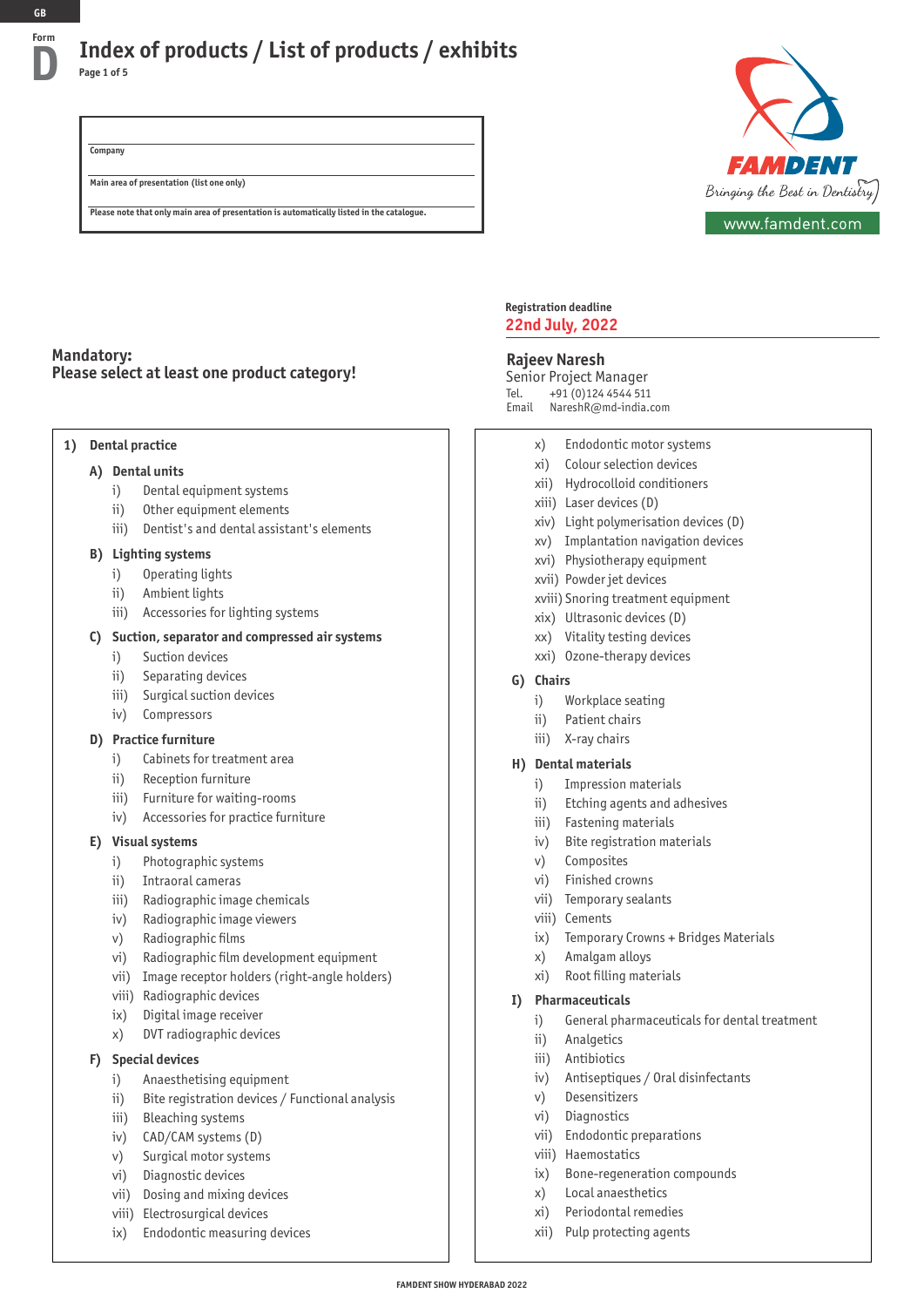## **Index of products / List of products / exhibits D Page 2 of 5**

**Company Main area of presentation (list one only)**

**Please note that only main area of presentation is automatically listed in the catalogue.**



### **Mandatory: Please select at least one product category!**

| Work aids and auxiliary materials for dental treatment |
|--------------------------------------------------------|
| purpose                                                |

- i) Impression aids
- ii) Colour shade guides
- iii) Glass items for surgery organization
- iv) Tranquilisers and aids for anxiety attacks
- v) Instrument stands/trays
- vi) Orthodontic supplies
- vii) Cofferdam
- viii) Microscopes / Magnifiers
- ix) Mixing bowls/Mixing slabs
- x) Suture materials
- xi) Products for emergency cases
- xii) Occlusion test work aids
- xiii) Polishing agents
- xiv) Cotton rolls / Tampon strips
- xv) Root canal points (Gutta-percha)
- xvi) Auxiliaries for implant planning
- xvii) Operating-theatre drapes
- xviii)Patient-condition monitoring during an operation
- xix) Devices for plasma medicine
- xx) Material for dressing

#### **K) Motors and hand pieces**

- i) Hand pieces (general)
- ii) Tubes and connections
- iii) Ultrasonic / Sonic hand pieces
- iv) Special contra-angles

#### **L) Hand instruments**

- i) Impression trays
- ii) Evacuation cannula
- iii) Bite registration instruments
- iv) Surgical instruments
- v) Filling instruments
- vi) Injection instruments
- vii) Injection cannula
- viii) Orthodontic instruments
- ix) Matrix systems / Matrix holders
- x) Measuring instruments
- xi) Periodontal instruments
- xii) Scalpels
- xiii) Spatula
- xiv) Examination instruments

#### **Registration deadline 22nd July, 2022**

#### **Rajeev Naresh**

Senior Project Manager Tel. +91 (0)124 4544 511 Email NareshR@md-india.com

- xv) Tooth cleaning instruments
- xvi) Pliers

#### **M) Rotary instruments**

- i) Diamond instruments
- ii) Tungsten carbide instruments
- iii) Ceramic abrasives
- iv) Finishers
- v) Steel instruments
- vi) Root canal instruments

#### **N) Osculating instruments**

- i) Sonic instruments
	- ii) Ultrasonic instruments
- **O) Implant dentistry**
	- I) Implants
	- ii) Implantation instruments
	- iii) Connecting parts for supra reconstructions
	- iv) Augmentation products

#### **P) Retention anchors and pins**

- i) Parapulpal pins
- ii) Root canal anchors

#### **Q) Prophylaxis / Dental and oral hygiene**

- i) Patient information work aids
- ii) Prophylactic equipment
- iii) Interdental brushes
- iv) Oral irrigators
- v) Plaque detectors
- vi) Prophylactic remedies
- vii) Sealants
- viii) Tooth brushes, electromachanic and ultrasonic
- ix) Toothbrushes, manual
- x) Too thpaste
- xi) Dental care products
- xii) Denture adhesives
- xiii) Denture care
- xiv) Dental floss

### **R) Cosmetic dentistry**

- i) Cosmetic dentistry supplies
- ii) Bleaching materials
- **S) Consumables special equipment** 
	- i) Precious metal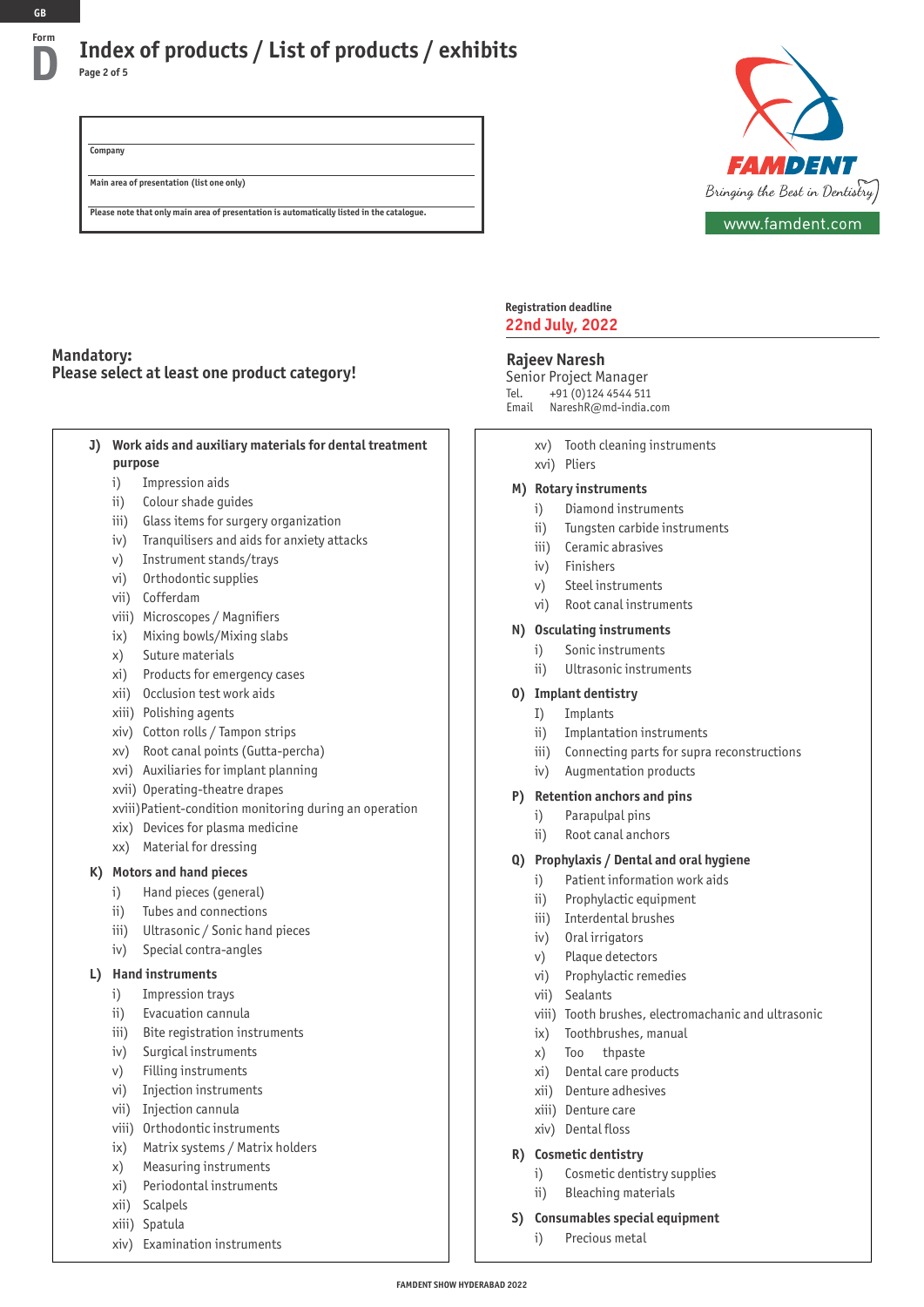## **Index of products / List of products / exhibits D Page 3 of 5**

**Company Main area of presentation (list one only)**

**Please note that only main area of presentation is automatically listed in the catalogue.**



### **Mandatory: Please select at least one product category!**

- ii) Ceramics
- iii) Plastics
- iv) Non-precious metal
- v) Titanum

### **2) Dental laboratory**

### **A) Functional equipment for dental laboratories**

- i) Working tables
- ii) Functional cabinets
- iii) Plaster bins
- iv) Plaster benches

### **B) Functional systems for dental laboratories**

- i) Evacuation equipment
- ii) Lighting systems
- iii) CAD/CAM systems
- iv) Plaster processing systems
- v) Ceramic processing systems
- vi) Synthetic resin processing systems
- vii) Alloy processing systems
- viii) Wax processing systems

### **c) Dental laboratory equipment**

- i) Blasting devices
- ii) Boiling-out and steam jet devices
- iii) Burners
- iv) Dosing and mixing devices
- v) Milling devices
- vi) Galvanic devices
- vii) Casting machines
- viii) Ceramic furnaces
- ix) Soldering and welding devices
- x) Model trimmers
- xi) Parallelometers / Surveyors
- xii) Polishing devices
- xiii) Polymerisation devices
- xiv) Presses
- xv) Silicone mixers
- xvi) Deep drawing devices
- xvii) Vibrators
- xviii)Preheating ovens
- xix) Additional devices for dental laboratories
- xx) Sintering furnaces
- xxi) 3D printing devices

#### **Registration deadline 22nd July, 2022**

#### **Rajeev Naresh**

Senior Project Manager Tel. +91 (0)124 4544 511 Email NareshR@md-india.com

#### **D) Modelling materials**

- i) Modelling plastics
- ii) Waxes

#### **E) Model materials**

- I) Plasters
- ii) Model resins

#### **F) Materials for inlays, crowns and bridges**

- i) Ceramic materials
- ii) Synthetic resins for inlays, crowns and bridges
- iii) Metals/alloys (inlays, crowns and bridges)

### **G) Denture materials**

- i) Magnet systems
- ii) Model casting alloys
- iii) Denture base polymers
- iv) Materials for individual impression trays etc.
- v) Materials for orthodontic equipment

#### **H) Work aids and materials for dental laboratory purposes**

- i) General work aids and auxiliary materials for dental laboratory purposes
- ii) Duplicating materials
- iii) Investment materials
- iv) Instrument stands
- v) Insulating materials
- vi) Adhesives
- vii) Flasks / Muffles
- viii) Solders
- ix) Soldering aids
- x) Model base and split cast systems
- xi) Model pins
- xii) Polishing agents
- xiii) Deep drawing foils and plates

#### **I) Motors and hand pieces**

- I) Articulators
- ii) Hand pieces
- iii) Engines

#### **J) Hand instruments**

- i) Mixing instruments
- ii) Plaster knives and saws
- iii) Measuring instruments
- iv) Modelling instruments
- v) Laboratory pliers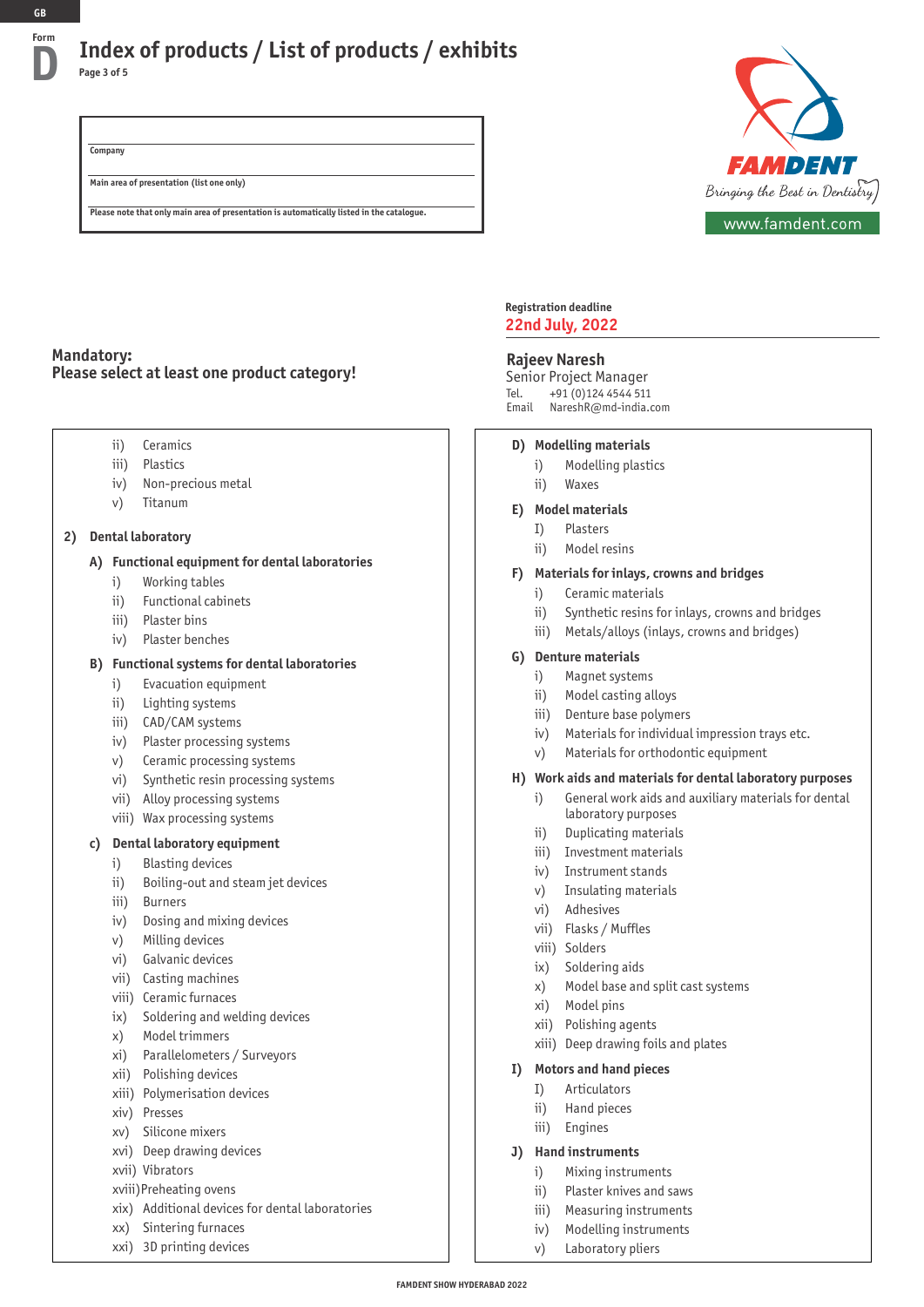## **Index of products / List of products / exhibits D Page 4 of 5**

**Company Main area of presentation (list one only)**

**Please note that only main area of presentation is automatically listed in the catalogue.**



**Mandatory: Please select at least one product category!**

### **K) Rotary tools**

- i) Diamond instruments
- ii) Tungsten carbide burs and grinders
- iii) Ceramic abrasives
- iv) Finishers
- v) Steel burs and grinders

#### **L) Orthodontic construction elements**

- i) Orthodontic expansion and other screws
- ii) Orthodontic wires a.o.
- iii) Orthodontic brackets

#### **M) Reconstruction auxiliaries**

- I) Anchors
- ii) Wires
- iii) Attachments

### **N) CAD/CAM material**

- i) Precious metal
- ii) Ceramics
- iii) Non-precious metal
- iv) Titanum
- v) Plastics

### **O) Prefabricated mouldings**

- i) Assembled bridges
- ii) Plastic mouldings
- iii) Temporary crowns
- iv) Wax mouldings

### **P) Artificial teeth**

- i) Ceramic teeth
- ii) Acrylic resin teeth

### **3) Infection control and maintenance**

### **A) Sterilization / Disinfectant devices and auxiliaries**

- I) Sterilizer
- ii) Disinfection appliance
- iii) Disinfectant dispensers
- iv) Sumps for instrumental disinfectants
- v) Sealing equipment
- vi) Cleaning and disinfection devices
- vii) Sterilization control agents
- viii) Sterilization wrappings
- ix) Tray and other container systems

#### **Registration deadline 22nd July, 2022**

### **Rajeev Naresh**

Senior Project Manager Tel. +91 (0)124 4544 511 Email NareshR@md-india.com

### **B) Disinfectants (chemical)**

- i) Impression and denture disinfectants
- ii) Decontaminating agents for evacuation equipment
- iii) Disinfectants for surfaces
- iv) Disinfectants for hand and skin
- v) Disinfectants for instruments
- vi) Instrument cleaning and disinfecting agents
- vii) Water disinfection

### **C) Professional and protective clothing**

- i) Professional clothes
- ii) Gloves (medical)
- iii) Protective goggles
- iv) Protective gloves (maintenance)
- v) Protective masks
- vi) Protective wraps
- vii) Light and laser protection

#### **D) Servicing systems**

- i) Cleaning and maintenance devices
- ii) Technical maintenance work aids
- iii) Ultrasonic cleaning devices
- iv) Cleaning agents

### **4) Services, information, communication and organisation**

### **A) Services**

- i) Billing systems
- ii) Training and further education
- iii) Banks, insurance companies, transport of valuable goods
- iv) Disposal
- v) Trade associations, institution
- vi) Production and maintenance of dental prostheses
- vii) Marketing and marketing communication
- viii) Quality management
- ix) Management consultancy
- x) Service offerings for dental equipment, drivetrains and tools
- xi) Support for validation of cleaning, disinfection and sterilisation procedures

#### **B) Electronic data processing solutions for**

- i) dental practice
- ii) dental laboratory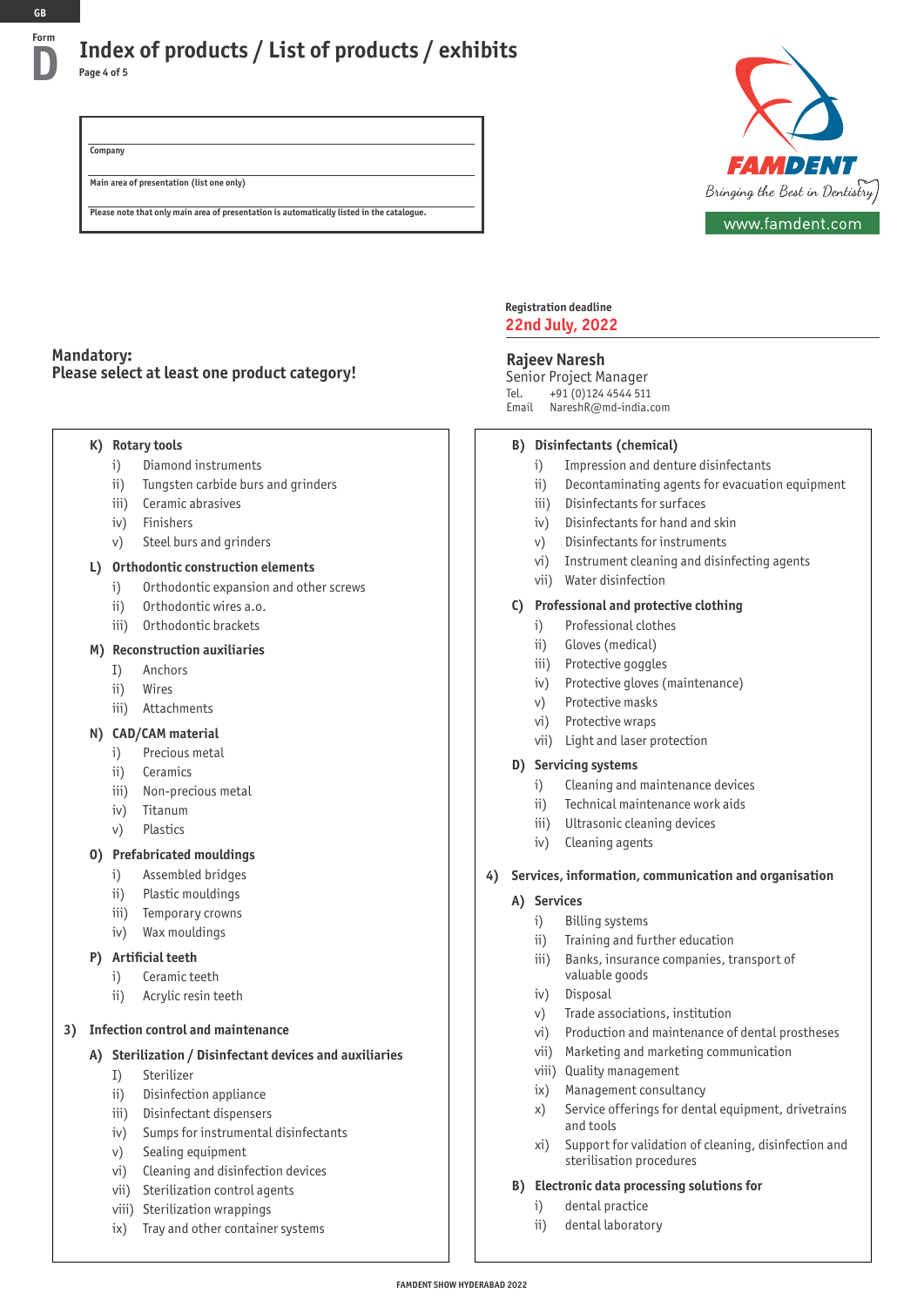## **Index of products / List of products / exhibits D Page 5 of 5**

**Company Main area of presentation (list one only)**



**Please note that only main area of presentation is automatically listed in the catalogue.**

### **Mandatory: Please select at least one product category!**

- iii) Implant planning systems
- iv) Surgical robots
- **C) Information, organisation and communication work aids** 
	- i) Filing systems
	- ii) Demonstration and training models
	- iii) Forms
	- iv) Communication systems
	- v) Organizational software
	- vi) Recall systems
	- vii) X-ray file systems
	- viii) Safety systems/Equipments

### **D) Media**

- i) Trade and technical books
- ii) Trade and technical periodicals
- iii) Informational and educational software : Practice Management, Patient Education, Lab and Dental **Dealers**
- iv) Internet and online services: Online shopping portals, website, designers, developers, Website management

**Registration deadline 22nd July, 2022**

#### **Rajeev Naresh**

Senior Project Manager Tel. +91 (0)124 4544 511 Email NareshR@md-india.com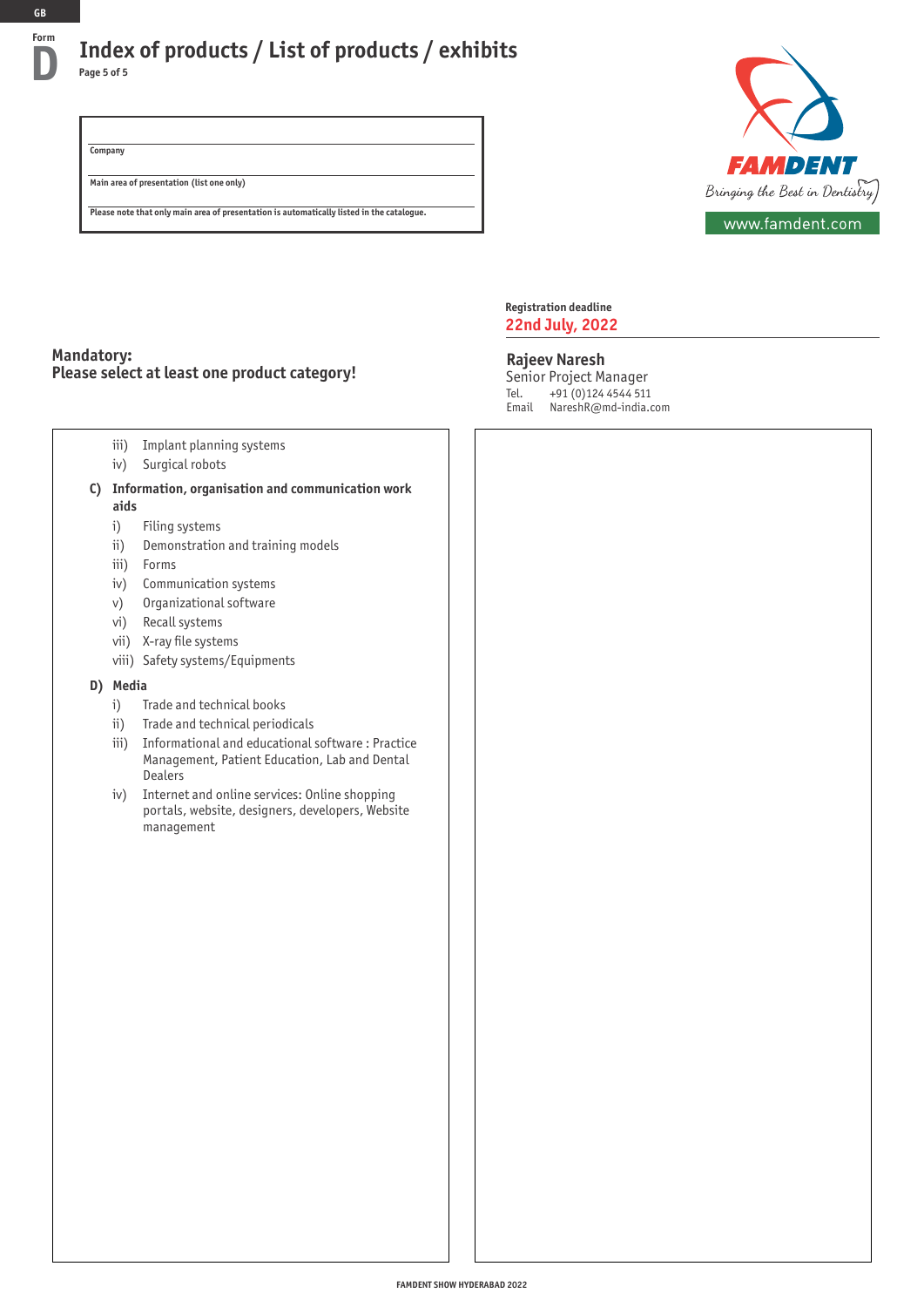

# **Conditions of participation**

| 1  | Title of event                            |
|----|-------------------------------------------|
|    | Organizer                                 |
| 3  | Venue/Regulations                         |
| 4  | <b>Dates</b>                              |
| 5  | Deadline for Exhibitor Registration       |
| 6  | Registration fee/Catalogue Entry          |
|    | Participation fees                        |
| 8  | Application                               |
| 9  | Admission                                 |
| 10 | Data protection/ Copyright                |
| 11 | Terms of Payment                          |
| 12 | Withdrawal or Non-Participation           |
| 13 | Operation of exhibition stands            |
| 14 | Co-Exhibitors and group stands            |
| 15 | Exhibits                                  |
| 16 | <b>Technical Guidelines</b>               |
| 17 | Fair Insurance and Exclusion of Liability |
| 18 | Circulars                                 |
| 19 | Reservations                              |
| 20 | <b>Final Provisions</b>                   |
| 21 | Salvatorian clause                        |
| 22 | Alterations                               |
| 23 | Force Majeure                             |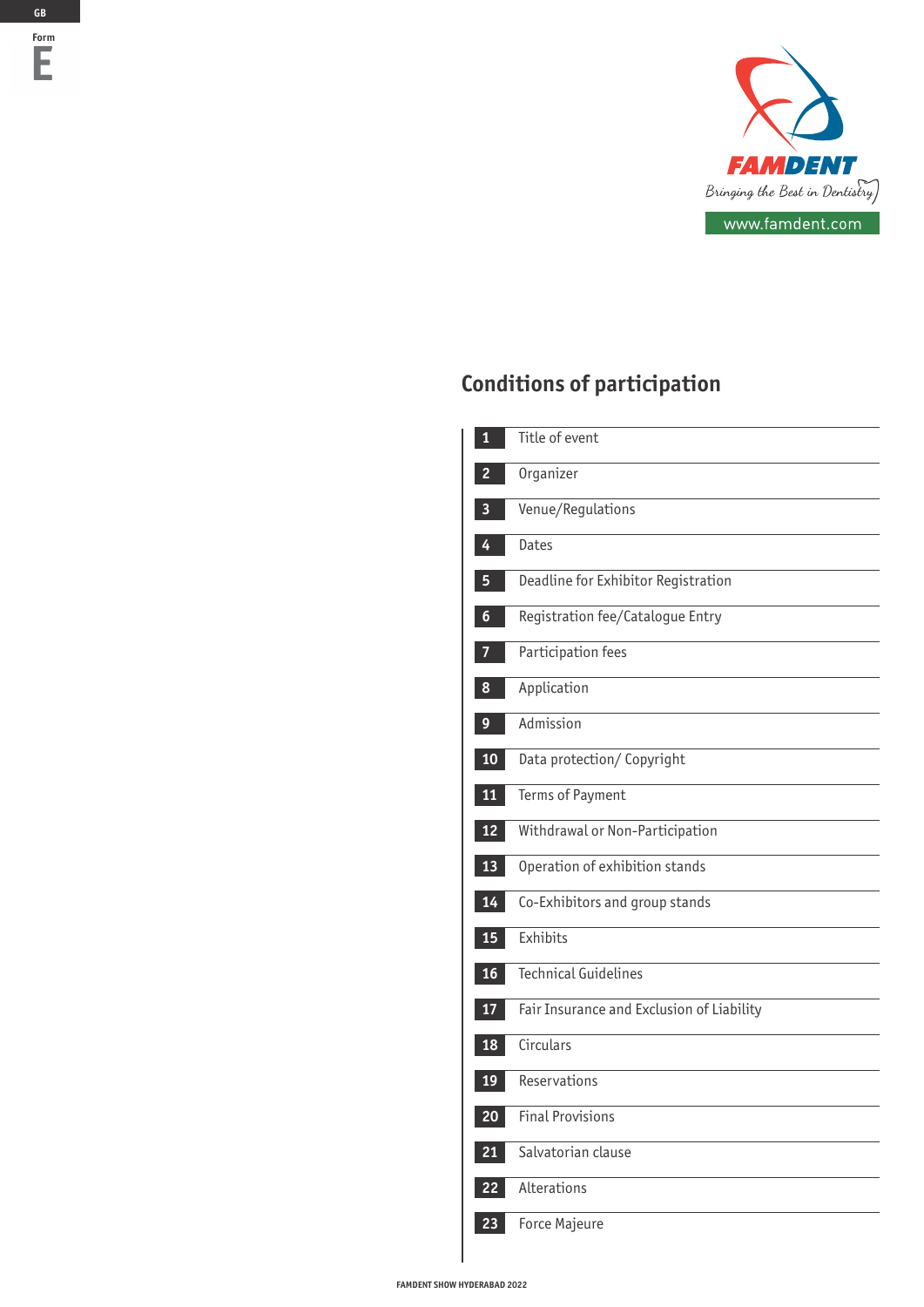#### **Title of event**

#### **FAMDENT SHOW HYDERABAD 2022**

International Exhibition and Conference

#### **2 Organizer**

Messe Düsseldorf India Pvt. Ltd. 20th Floor, Tower A, Building No. 5 DLF Cyber City, Phase II Gurugram - 122002, Haryana, India Tel. : +91 (0)124 4544 500 Email : info@md-india.com URL : www.md-india.com www.famdent.com

#### **in co-operation with**

Messe Düsseldorf GmbH P.O. Box 10 1006, 40001 Düsseldorf Messeplatz, 40474 Germany Tel. : +49 211 4560 01 Fax : +49 211 4560 668 URL : www.messe-duesseldorf.de www.medicalliance.global

 **3 Venue/Regulations**

Hitex Exhibition Centre, Hitec City, Hyderabad, India *(Children below 18 years of age will not be granted entrance to the exhibition hall)*

| <b>Dates</b>                  |                   |                                  |
|-------------------------------|-------------------|----------------------------------|
| <b>Exhibition Date:</b>       | 27-28 August 2022 |                                  |
| Exhibition Time:              |                   | 27 August 2022 10:00 am-06:00 pm |
|                               |                   | 28 August 2022 10:00 am-05:00 pm |
| Construction of Raw Space:    | 26 August 2022    |                                  |
| Construction of Shell Scheme: | 26 August 2022    |                                  |
| Dismantling:                  |                   | 28 August 2022 06:00 pm-12:00 am |

### **5 Deadline for exhibitor registration**

22nd July, 2022

#### **5.1 Workers and exhibitors**

For the time in which the trade fair is held, each exhibitor receives the following number of exhibitor passes free of charge:

| Registered Sqm. | Passes |
|-----------------|--------|
| 9 to 16         |        |
| 18 to 26        |        |
| 27 and above    | 1Λ     |
|                 |        |

The number of exhibitor passes are not increased for Co-exhibitors or additionally represented organization. Additional exhibitor passes are obtainable from the trade fair management and will be charged for. Exhibitor passes are intended solely for stand personnel and must not be passed on to third parties.

Workers passes for setting up and dismantling of stands are available in the numbers required. These passes are valid only during the time of setting up and dismantling and do not authorized the holder to enter the trade fair centre during the event. Workers passes must not be passed on to unauthorized third parties, i.e. to any third party not in a relationship of permanent to temporary employment with the exhibitor.

#### **6 Registration fee / Catalogue Entry**

#### **6.1 Registration fee**

A one-off registration fee of `4500 (additional taxes as applicable) is due and payable upon submission of application. The exhibitor shall be billed for such amounts. The registration fee includes a basic entry in the catalogue (max 4 lines), consisting of exhibitor's name, full address and an entry under the main area of presentation in the index of products.

#### **6.2 Catalogue Entry**

The exhibitor is forwarded separate forms in due course for catalogue entries in addition to the basic entry.

These provisions (6.1 and 6.2) also apply to co-exhibitors.

6.2.1 The catalogue is issued by Messe Düsseldorf India Pvt. Ltd. Exhibitors will receive in due time either from the Messe Düsseldorf India Pvt. Ltd. or an appointed third party full details on catalogue entries and placing of advertisements. No claims can be entertained for incorrect, incomplete or omitted entries.

#### **7. Participation fees**

The costs of participation to be paid are as set forth in the participation options described under 7.1–7.7 below.

#### **7.1 Stand space inside exhibition hall**

#### **7.1.1 Space including stand fittings**

| Shell Scheme Price: (Minimum stand space: 9 sqm)<br>(with surface price) |              |
|--------------------------------------------------------------------------|--------------|
| Stand - min 9 sqm                                                        | ₹5,040-/sqm* |
| Corner stand - 2 sides open - min 9 sqm                                  | ₹5,544-/sqm* |
| End of block - 3 sides open - min 18 sqm                                 | ₹5,796-/sqm* |
| Basic equipment for shell scheme model                                   |              |

- Stand construction and dismantling, incl. all ancillary costs, comprising:
- Covering the entire floor area of the booth with carpet (grey)
- Carpet new needle punched including plastic covering during built up time
- Stand partition walls to the neighbouring booths, 250 cm high, Octonorm system with Maxima front, white colour
- One fascia with lettering at the aisle, white (without logo)
- 2 Standard chairs
- 1 Information Counter
- 3 Spotlights, 1 Spotlight/3 sqm, 100 W
- 1 Power point, 15A/220V
- 1 Waste basket

#### **7.1.2 Bare Scheme Price: (Minimum Stand space: 18 sqm)**

Individual Exhibitors Bare space - min 18 sqm `**4,536-/sqm\***

|     | bare space in the sqill<br>Corner stand - 2 sides open - min 18 sqm<br>End of block - 3 sides open - min 18 sqm | $\cdots$<br>₹4,990-/sqm*<br>₹5,216-/sqm* |
|-----|-----------------------------------------------------------------------------------------------------------------|------------------------------------------|
| 7.2 | <b>Registration fee</b>                                                                                         | ₹4,500/-*                                |
| 7.3 | The Co-exhibitor fee is                                                                                         | ₹ 30,000/-*                              |
| 7.4 | <b>Management fee</b>                                                                                           | ₹ 330/-per sqm*                          |

A management fee is due and payable to the site management for stands without stand fitting.

**\* All fees are net, without any taxes. Applicable taxes will be charged separately at the prevailing rate. (currently 18% GST is applicable)**

#### **7.5 General services and facilities**

- Provision of net fair space (stand area) during the official opening hours
- Pro rata charge for collectively used area (difference between gross and net area) Stand number
- Cleaning of aisles and passages in halls (exhibitors are responsible for cleaning their stands)
- General security (no individual surveillance)
- Fire protection service during assembly, event and dismantling
- Carpet in the aisles
- General illumination during assembly, event and dismantling
- Design of open-air space and halls (flags, inscriptions)
- Equipping and operating a Messe Düsseldorf India Pvt. Ltd. service centre (travel agency, forwarding agents, technical facilities office and organiser's office)
- Comprehensive visitor canvassing
- Information stands for visitors
- Mandatory liability insurance by local organisers.
	- Any waiver of individual company-specific or general services shall constitute no claim to reduction of the participation fee.

Any additional technical services required, e.g. power, security elements, water, local labour etc., are provided exclusively by Messe Düsseldorf India Pvt. Ltd. at an extra charge and can be ordered using special order forms. Fees for additional stand assembly services supplementary to those included in the participation fee, and any orders for services shall be agreed on or charged according to Messe Düsseldorf India Pvt. Ltd.'s price lists valid at the time of the event.

Exhibitors shall pay additional rental fees for use of such areas outside official opening hours.

The fees published by Messe Düsseldorf India Pvt. Ltd. are fixed prices and are binding on the organiser both parties once the exhibitor has been admitted. In the event of any change in the initial conditions agreed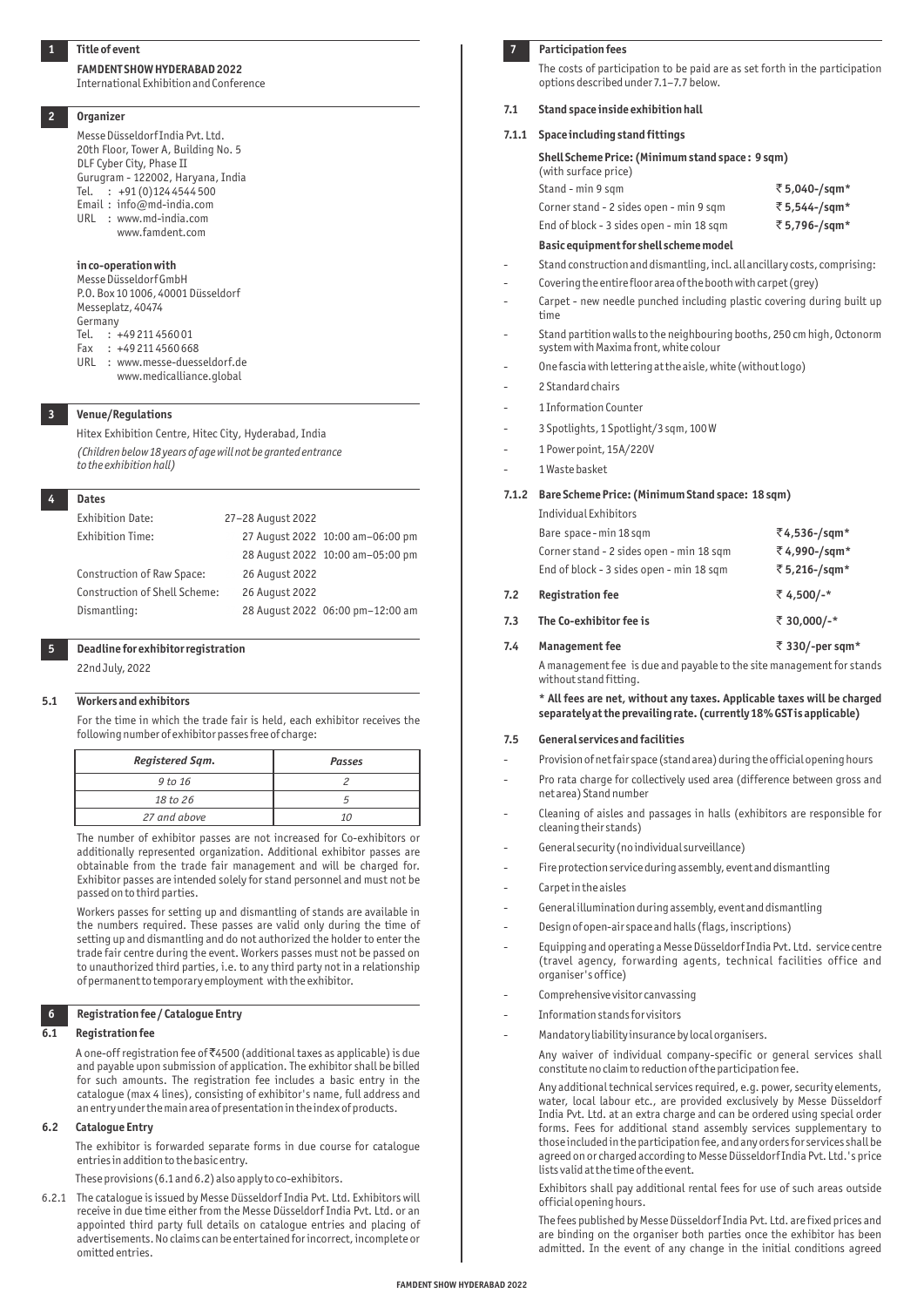between local contractual partners and Messe Düsseldorf India Pvt. Ltd. or any amendment to legal provisions and fees after admission, Messe Düsseldorf India Pvt. Ltd. shall be entitled to charge these to the exhibitor at the current rate.

#### **7.6 Complaint**

Complaints about any defects in the stands hired from Messe Düsseldorf India Pvt. Ltd. under clause (7.1.1 & 7.1.2) of participation fees or exhibition area, are to be made in writing to Messe Düsseldorf India Pvt. Ltd immediately on occupying the exhibition area, so that Messe Düsseldorf India Pvt. Ltd. can remedy such defects. Later complaints will not be considered and will not give rise to claims against Messe Düsseldorf India Pvt. Ltd.

#### **7.7 Taxation**

The participation fees, in accordance with article 7 of the contract, are to be understood as prices per m2 excluding any applicable taxes. If any taxes are triggered by the additional services, then they are due in addition to the agreed price.

The customer will effect all payments due hereunder without withholding of, deduction for or on account of any present or future taxes, duties, assessments or governmental charges of whatever nature imposed or levied by any governmental authority in connection with this agreement. If the customer becomes obligated by law to make such withholding or deduction at source, the customer will pay to the organiser such additional amounts as may be necessary to enable the organiser to receive on the due date a net amount equal to the full amount which it would have received the payment had not been subject to the Taxes. The exhibitor shall promptly pay all the Taxes, deductions and with holdings and shall not later than eight Business Days after receiving the same, furnish the organiser with such certificates, receipts or other documents confirming receipt by the competent authority of such payments.

#### **8 Application**

Applications must be submitted using the enclosed form, acknowledging these Conditions of Participation. The completed application form bearing a legally binding signature and company stamp should be couriered to :

Messe Düsseldorf India Pvt. Ltd. 20th Floor, Tower A, Building No. 5 DLF Cyber City, Phase II Gurugram - 122002 Tel: +91 (0)124 4544500

OR

#### Mailed to: NareshR@md-india.com

No account shall be taken of conditions or provisions contained in applications. Requests for specific sites do not constitute a condition of participation.

The application shall be binding irrespective of admission by the organiser. Only upon receipt by the organiser shall the application be deemed tohave been submitted it shall be binding pending final admission or non - admission. Particulars given shall be stored for automatic data processing and shall be made available to third parties upon implementation of the contract. Applications shall be processed in the order received. Any applications received after the registration deadline can only be considered if sufficient space is available.

Any services offered by companies having exclusive rights in the fairgrounds must be ordered through Messe Düsseldorf India Pvt. Ltd.

#### **9 Admission**

In principle, only those exhibitors are admitted whose product range iscovered by the title and scope of the event. There is no legal right to admission.

Messe Düsseldorf India decides on the admission of exhibitors andexhibits. Any firm which has failed to meet its financial obligations as against Messe Düsseldorf India (from previous fair participations and/or under the terms of these Conditions of Participation, Item 10)may be rejected. Exhibitors will be informed of admission in writing and admission shall apply only to the exhibitor stated therein. The mailingof the notice of admission gives rise to a contract between Messe Düsseldorf India and the exhibitor. Messe Düsseldorf India shall be entitled to revoke any admission if such admission was based on amis understanding, false information or if the preconditions for admission no longer apply.

Should Messe Düsseldorf India be compelled to relocate or change individual stands, entrances, exits or aisles at a later point in time, this shall not give rise to any claims. If through no fault on the part of Messe Düsseldorf India the space allocated is no longer available, the exhibitor shall be entitled to a refund of the participation fee. No claims for damages may be submitted.

Following admission by Messe Düsseldorf India Pvt. Ltd. (conclusion of the contract), the obligation to pay the participation fee shall remain legally binding even if, for example, the authorities in the exhibiting country do not approve, in whole or in part, the exhibitor's import requirements, or if exhibits fail to arrive in time or to arrive at all (e.g. owing to loss, delays in transit or customs), or if the exhibitor or his agent is delayed or even unable to attend.

Should the exhibitor or his agent fail to take over the allocated stand area two days prior to the beginning of the event, such area may be otherwise disposed of. This shall not release the exhibitor from his contractual obligations or entitle him to a demand refund or lodge any other claims.

#### **10 Data protection/ Copyright**

The Exhibitor gives permission to the Messe Düsseldorf India Pvt. Ltd. to publish before, during and after the Exhibition any and all press releases, photographs, product information, and brochures sent to them for the purpose of obtaining publicity for the Exhibition and/or Exhibitor. The Exhibitor guarantees that all graphic elements, designs and photos are either:

- Original material
- Paid for by the Exhibitor or
- Already in the public domain such that the Messe Düsseldorf India Pvt Ltd cannot be sued for copyright violation.

#### **11 Terms of Payment**

- 11.1 Participation costs set forth in Item 7 shall become due upon approval of the admission. The exhibitor shall be billed for this account.
- 11.2 Payment of the invoices is due immediately unless other payment deadlines are stated in the invoices.
- 11.3 Bills for other, separately ordered services or deliveries shall be payable in advance/ at the time of performance or upon receipt of the invoice.
- 11.4 Remittances quoting the name of the event, customer's bill numbers, are payable to Messe Düsseldorf India Pvt. Ltd., New Delhi, India:

| $\bullet$ | Along with application forms: $25%$ of booking amount + | <b>Registration Fees</b> |
|-----------|---------------------------------------------------------|--------------------------|
| $\bullet$ | On receipt of Invoice                                   | : 50% of booking amount  |
| $\bullet$ | By 22nd July, 2022                                      | : 25% balance amount     |

Cheque/Demand Draft/Bank Transfer to:

|                      | Beneficiary Name: Messe Düsseldorf India Pvt. Ltd. |
|----------------------|----------------------------------------------------|
| Name of Bank:        | <b>HDFC BANK LTD.</b>                              |
| Branch:              | Delhi                                              |
| <b>Bank Address:</b> | <b>Punjabi Bagh West</b>                           |
|                      | New Delhi-110026 INDIA                             |
| IFSC Code:           | HDFC0000091                                        |
|                      | Bank Account No.: 50200043265224                   |
| Pan No:              | AABCC4880E                                         |

- **Via e-mail, kindly provide the Reference details of Bank Transfer/UTR No.**
- **The details of PAN and TDS for any / all transaction made must be provided**
- 11.5 For all outstanding liabilities Messe Düsseldorf India Pvt. Ltd. may retain the stand equipment and products of the relevant exhibitors as security.

Messe Düsseldorf India Pvt. Ltd. shall not be liable for damage to and/or loss of goods to which a lien attaches.

- 11.6 If invoices are sent to a third party on the exhibitor's instructions, the latter shall still remain liable for the full payment.
- 11.7 In case of default, interest shall be charged at a rate of 4% above the current State Bank of India prime rate. Where payment dates are not met, Messe Düsseldorf India Pvt. Ltd. shall be entitled to rescind the contract or otherwise dispose of the stand area. Item 11 of the Conditions of Participation shall apply.
- 11.8 If exhibitors have ordered Messe Düsseldorf India Pvt. Ltd. services, Messe Düsseldorf India Pvt. Ltd. is entitled to withhold such services, including the supply of electricity, water, compressed air etc., until the exhibitor has fulfilled his/her financial obligations to Messe Düsseldorf India Pvt. Ltd.

#### **12 Withdrawal or Non-Participation**

The exhibitor is not entitled to cancel their participation after sending duly filled in space application form. No refund of participation fees will be paid to the exhibitor if the exhibitor decides not to participate in the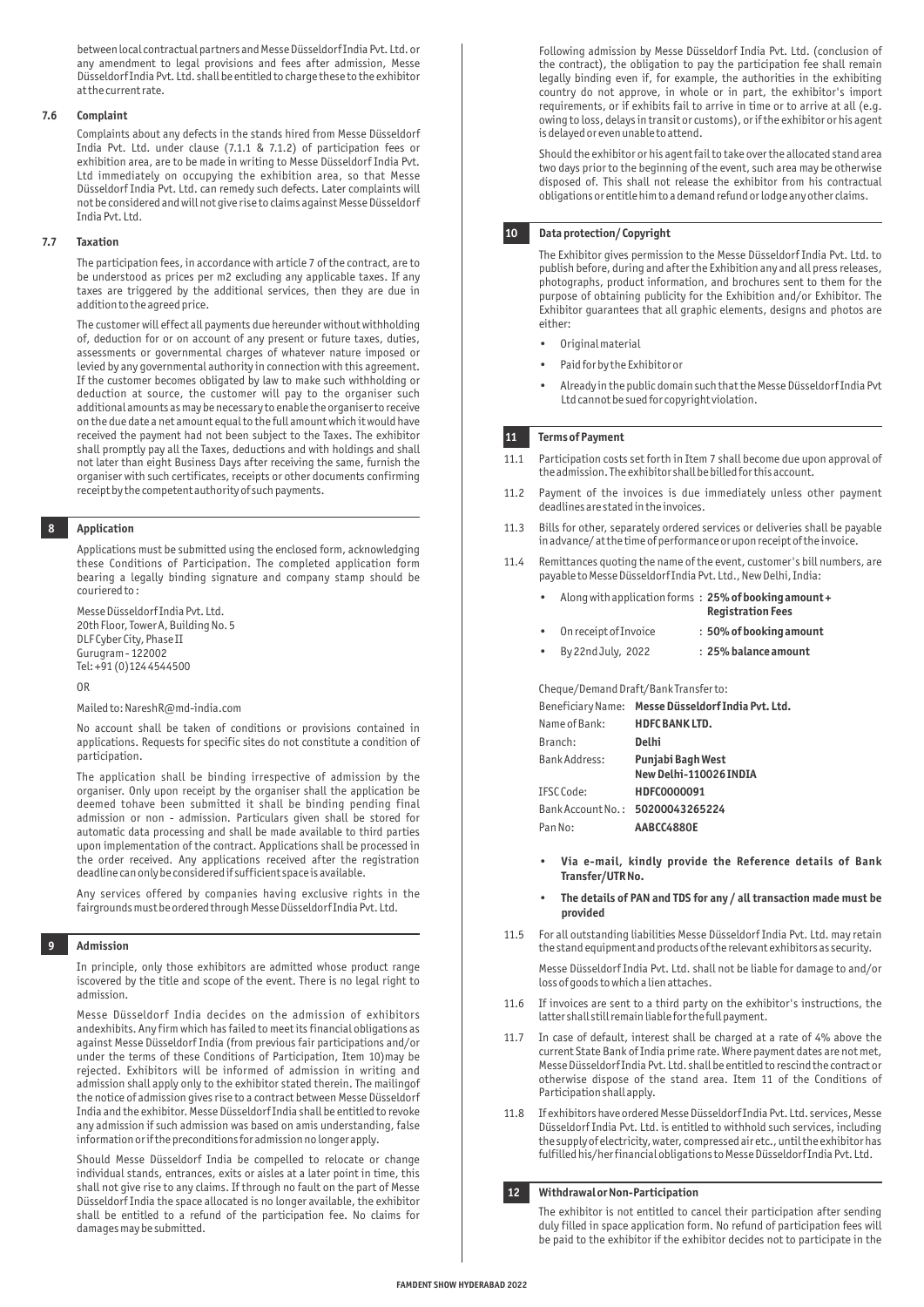#### **13 Operation of exhibition stands**

During the exhibition opening hours the stand must be manned by a sufficient number of staff of the exhibiting companies and should be accessible to the visitors. Exhibitors have no right of access to other stands outside the official opening hours, unless permission has been obtained from the respective stand exhibitor. Exhibition stands must be operated in accordance with the legal conditions and administrative guidelines.

#### **13.1 Stand Height**

The maximum construction and advertising height for stand construction is 4 mtrs. Assuming that the Technical Guidelines are observed in designing and constructing stand, drawings need to be submitted for onestorey stand construction in the halls insofar as they are built by the exhibitor. On request, Messe Düsseldorf India Pvt. Ltd. will check submitted stand construction plans (Submitted intwo copies) for exhibitors. No Specific approval will be issued.

All other stand constructions which are higher than 3 meters, multistorey stands, mobile stands, stands with bridges, stairs, cantilevered roofs, galleries etc. and constructions on the open-air exhibition grounds require written approval from Messe Düsseldorf India Pvt. Ltd. Two-storey stand construction is permitted in the halls with the approval of a toplevel certified structural engineer, who is employed by the exhibitor or recommended by Messe Düsseldorf India Pvt. Ltd. Approval for the twostories stand depends on the position of the stand within the hall and the area it occupies. Stand drawings containing elevations and crosssections, cutaway view, electricity layout, static test report or static load calculation, specification of construction must be submitted in duplicate to Technical Department for approval by the deadline specified, at the latest 8 weeks before stand assembly is to start.

For two-storey structure covering more than 30 sqm. exhibitors need to install sprinkler system on the ceilings of each storey. The structure of the stand cannot hang on the structures of the hall. It has to be attached to the hall structure.

In the case of infringement of any of the conditions specified here, Messe Düsseldorf India Pvt. Ltd. is entitled to take action in accordance with the General Terms of Participation.

Messe Düsseldorf India Pvt. Ltd. will erect partition walls only upon request and at the exhibitor's expense.

Exhibitors will receive, in good time, the order form for these walls and furthers stand walls (height 2.5m) with the exhibitor's manual.

#### **14 Co-exhibitors and group stands**

Without the prior consent of the organiser, exhibitors are not permitted to give their allotted stand either fully or in part to a third party, whether for payment or free of charge. Products or companies other than those specified on the admission slip cannot be advertised on the stand.

Permission to accept co-exhibitors will be given only upon application in writing by the exhibitor to Messe Düsseldorf India Pvt. Ltd. The co exhibitor is liable to the same conditions as the main exhibitor. The co exhibitor is required to pay the co-exhibitor fee to the organiser. The main exhibitor will, however, always be liable for the payment of the co exhibitor's fee/Registration fee.

Messe Düsseldorf India Pvt. Ltd. reserve the right to cancel the contract with the main exhibitor if their co-exhibitors are admitted without the approval of the organiser. The exhibitor waives the rights of unwarranted interference. The exhibitor will have no right to claim damages. Co exhibitors are all exhibitors who are represented on a stand with their own staff and own exhibits alongside the main exhibitor. Companies with close economic or organisational ties are also classified as co-exhibitors. Company representatives will not be admitted as co-exhibitors. Additionally represented companies are classified as those whose exhibits are shown by the exhibitor.

Manufacturers of such equipment, machinery or other products which are necessary for the demonstration of an exhibitor's products are not regarded as co-exhibitors or as additionally represented companies. In accordance with the admissions regulations, co-exhibitors details can be entered into the catalogue with their full address provided all fees have been paid and the necessary documents have been received by the specified deadline. Messe Düsseldorf India Pvt. Ltd. can authorise group stands provided they are in keeping with the overall pattern of the event.

Exhibitors on group stands are subject to all regulations. If a stand is allocated to two or more companies, each company will be jointly and severally liable to the organiser. Companies on a joint stand can nominate a common representative on the application form.



#### **15 Exhibits**

All exhibits must be listed individually on the application form giving an exact description. Any display of inflammable or pungent exhibits orexhibits whose demonstration entails noise requires the prior written consent of Messe Düsseldorf India Pvt. Ltd.

Exhibits may not be removed during the course of the event. The operation and demonstration of exhibits is only admissible within the scope of legal requirements and accepted standards. The organiser is neither in charge of or nor responsible for questions of legal requirements and licenses, quotas or transfers of sales proceeds.

**The format of the exhibition is B2B. No sales what so ever is permitted at all times during the entire duration of the event.**

#### **16 Technical Guidelines**

The Technical Guidelines and its various forms are a constituent part of these Conditions of Participation and must be adhered to. The Technical emanual will be published 60 days before the exhibition & the exhibitors can submit the online forms with the payment for the furniture and services.

#### **Fair Insurance and Exclusion of Liability**

The exhibition will be covered by a general exhibition insurance contract covering the usual insurable risks such as fire, burglary & theft. Organizer's insurance does not cover the risk of individual exhibitor. Therefore it is advisable for exhibitors to have their participation risk covered at their own expense.

All damages incurred must be reported in writing to the police. Incidences of fire, theft and burglary must be reported to the trade fair management and the police within 24 hours. Messe Düsseldorf India Pvt. Ltd. is liable for financial losses and damage to property or assets only in the case of willful intent or gross negligence.

Messe Düssedorf India Pvt. Ltd. accepts no duty to exercise proper care with respect to exhibits and/or stand fittings. This exclusion is in no way limited by the security measures provided or decoration services undertaken in individual cases.

The exhibitor is liable for all damages caused to third parties as a result of his exhibition participation, including damage to buildings on the fairgrounds and to the exhibition halls and/or their furniture and fittings, save where such damages are covered by a local third-party indemnity insurance.

#### **18 Circulars**

Once the stand areas have been allotted, the exhibitors will receive a circulars giving information on preparations for and the staging of the fair, 30 days prior to the exhibition. Any consequences arising from disregarding these circulars shall be borne by the exhibitor.

#### **19 Reservations**

Any rules and regulations of the host country or of the local contractual partner differing from these Conditions of Participation or imposing additional restrictions shall have precedence at all times. Organiser shall not be liable for any resulting losses or other disadvantages for the exhibitor.

The organiser shall be entitled to postpone, curtail, extend or cancel the event and to close individual or all sections of the fair either temporarily or permanently where unforeseen circumstances so dictate. Should it become necessary to postpone, curtail, extend or cancel the event, the exhibitor shall not be entitled to withdraw from the contract or to claim compensation should he/ she nevertheless waive his/her right to the stand area allocated to him/her, Item 12 of these Conditions of Participation shall apply. The organiser shall not be liable for any losses sustained or disadvantages suffered by the exhibitor as a result of a cancellation. Rather, the exhibitor shall insuch case be required to bear a reasonable share of the costs incurred by the organiser in preparing for the event.

Where the exhibitor has placed orders with Messe Düsseldorf India Pvt. Ltd. for services supplementary to those covered by the participation fee (Item 7), he shall be billed for the contributions incurred until this point in time.

#### **20 Final Provisions**

All agreements, individual approvals and special regulations require written confirmation by the trade fair company. Where ever admission documents contain the reference that they haven been drawn up by organiser by computer, even if they contain no signature, they are legally binding. If the exhibitor is already registered with Messe Düsseldorf India